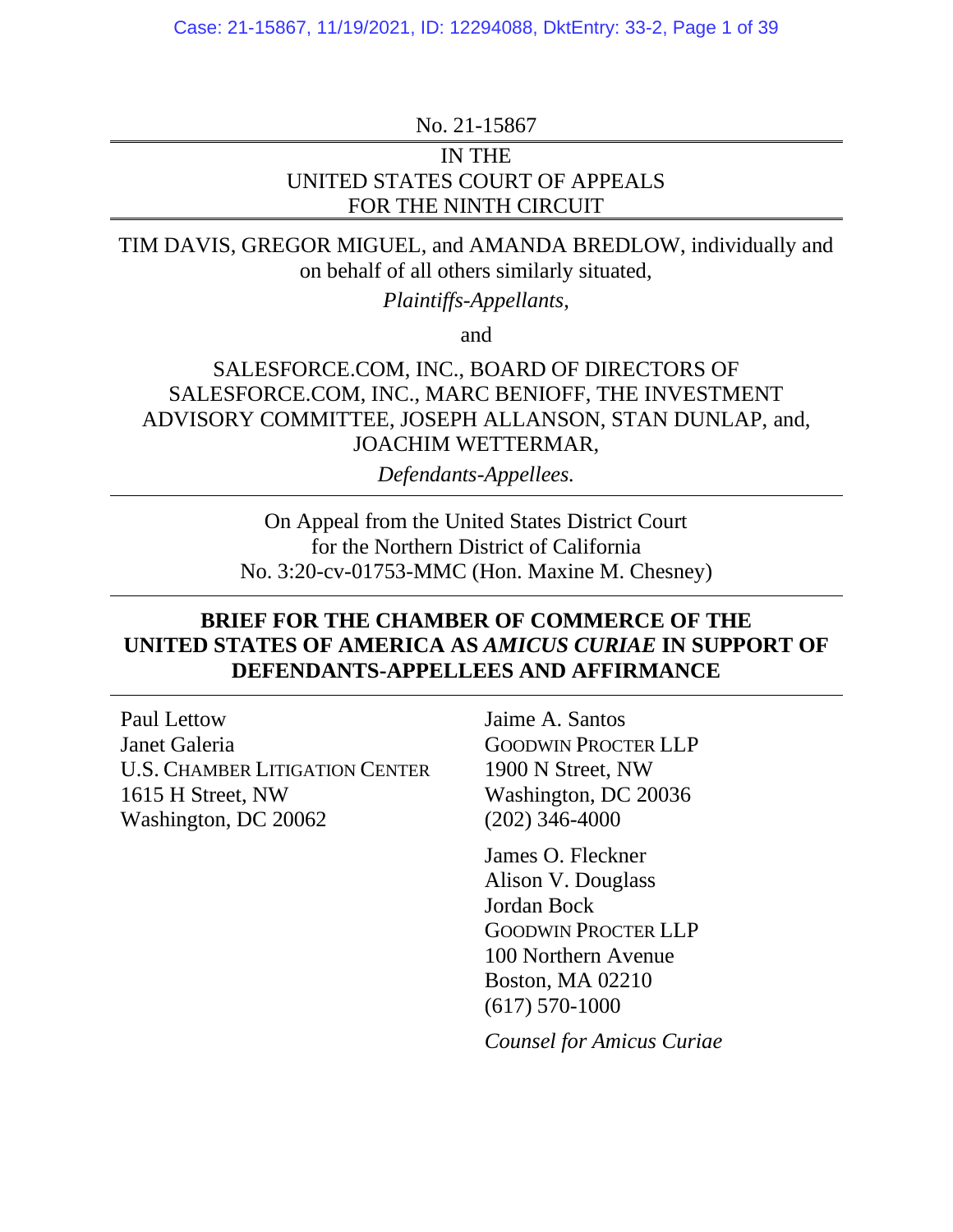# **TABLE OF CONTENTS**

## **Page**

| I. |                                                                                                                                                                                                                   | ERISA encourages the creation of benefit plans by affording                                                                                                                     |  |  |  |
|----|-------------------------------------------------------------------------------------------------------------------------------------------------------------------------------------------------------------------|---------------------------------------------------------------------------------------------------------------------------------------------------------------------------------|--|--|--|
|    | A.                                                                                                                                                                                                                | ERISA requires $401(k)$ plan fiduciaries to use their experience<br>and expertise to make numerous discretionary decisions while                                                |  |  |  |
|    | <b>B.</b>                                                                                                                                                                                                         | ERISA's "prudent man" standard affords broad discretion to                                                                                                                      |  |  |  |
| П. | An ERISA complaint that lacks direct allegations of wrongdoing<br>cannot rely solely on inferences from circumstantial facts that have an<br>"innocuous alternative explanation" or suggest "the mere possibility |                                                                                                                                                                                 |  |  |  |
|    | A.                                                                                                                                                                                                                | Claims that rely on inferences of wrongdoing from<br>circumstantial facts must allege "something more" than<br>allegations that are equally consistent with lawful behavior. 15 |  |  |  |
|    | <b>B.</b>                                                                                                                                                                                                         | Allowing hindsight-based disagreement with discretionary<br>fiduciary decisions would encourage meritless lawsuits                                                              |  |  |  |
|    | C.                                                                                                                                                                                                                | Strike suits like this one ultimately harm plan participants25                                                                                                                  |  |  |  |
|    |                                                                                                                                                                                                                   |                                                                                                                                                                                 |  |  |  |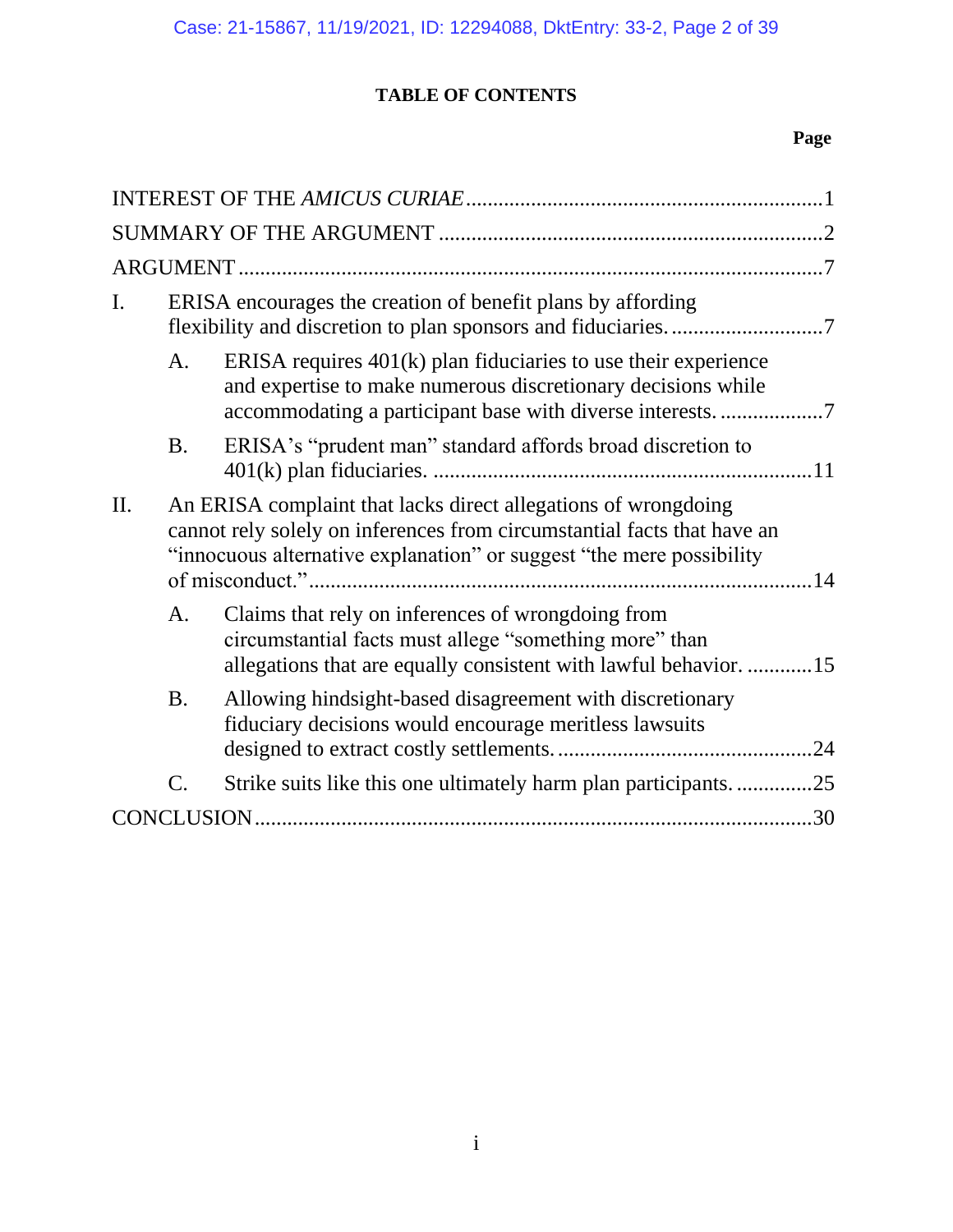# **TABLE OF AUTHORITIES**

| <b>Cases</b>                                        | Page(s) |
|-----------------------------------------------------|---------|
| Armstrong v. LaSalle Bank Nat'l Ass'n,              |         |
| Ashcroft v. Iqbal,                                  |         |
| Bell Atl. Corp. v. Twombly,                         |         |
| Brown v. Am. Life Holdings, Inc.,                   |         |
| In re Century Aluminum Co. Sec. Litig.,             |         |
| In re Citigroup ERISA Litig.,                       |         |
| Conkright v. Frommert,                              |         |
| Cunningham v. Cornell Univ.,                        |         |
| DeBruyne v. Equitable Life Assurance Soc'y of U.S., |         |
| Dura Pharm., Inc. v. Broudo,                        |         |
| Eclectic Props. E., LLC v. Marcus & Millichap Co.,  |         |
| Evans v. Akers,                                     |         |
| Fifth Third Bancorp v. Dudenhoeffer,                |         |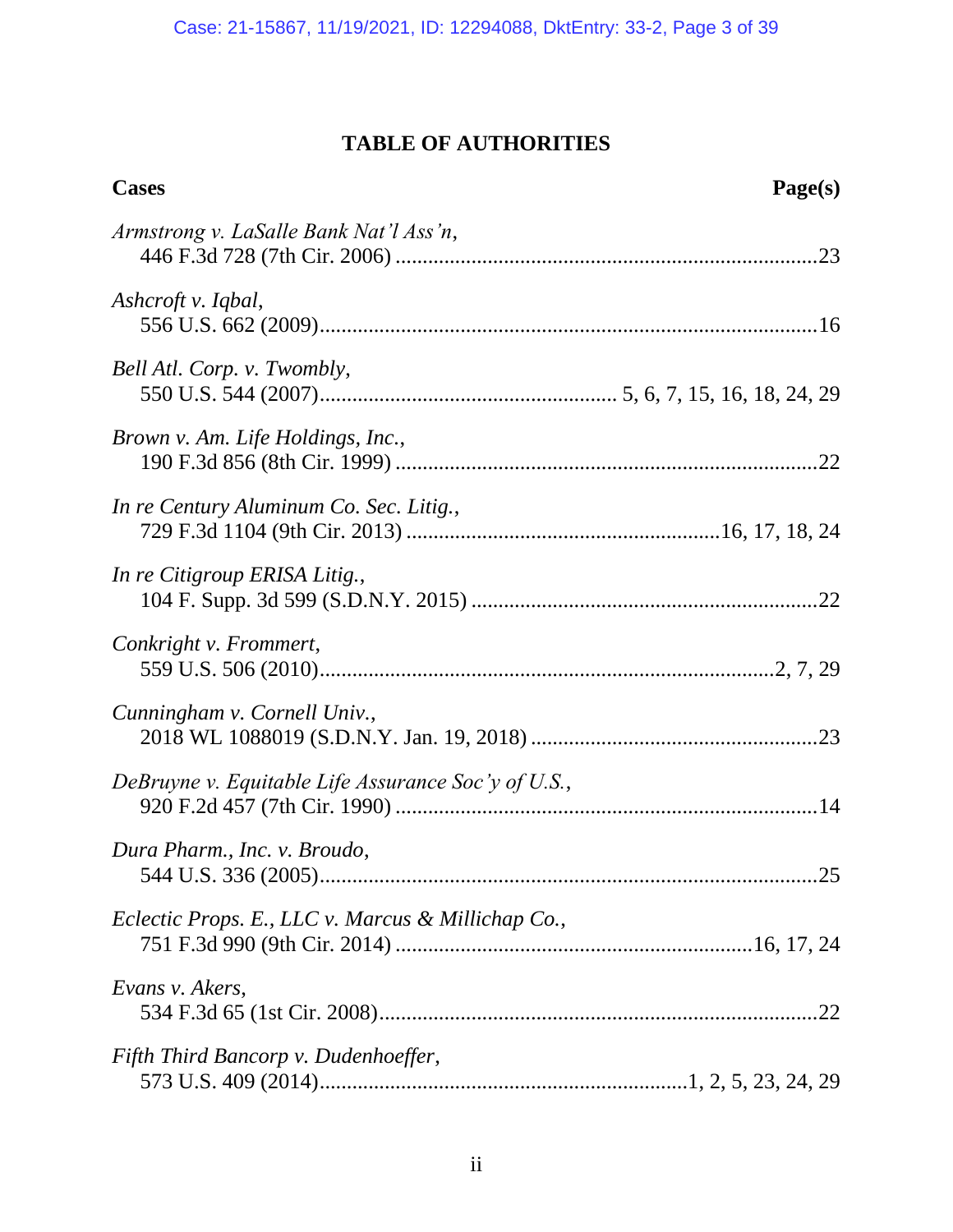# Case: 21-15867, 11/19/2021, ID: 12294088, DktEntry: 33-2, Page 4 of 39

| Fine v. Semet,                                                                               |  |
|----------------------------------------------------------------------------------------------|--|
| Harris v. Amgen, Inc.,                                                                       |  |
| Hecker v. Deere $\&$ Co.,                                                                    |  |
| Loomis v. Exelon Corp.,                                                                      |  |
| Moss v. U.S. Secret Serv.,                                                                   |  |
| In re Musical Instruments & Equipment Antitrust Litig.,                                      |  |
| Pohl v. Nat'l Benefits Consultants, Inc.,                                                    |  |
| In re RadioShack Corp. ERISA Litig.,                                                         |  |
| Santomenno v. Transamerica Life Ins. Co.,                                                    |  |
| PBGC ex rel. St. Vincent Catholic Med. Ctrs. Ret. Plan v. Morgan<br>Stanley Inv. Mgmt. Inc., |  |
| Starr v. Baca,                                                                               |  |
| Sweda v. Univ. of Penn.,                                                                     |  |
| Thompson v. Avondale Indus., Inc.,                                                           |  |
| Tibble v. Edison Int'l,                                                                      |  |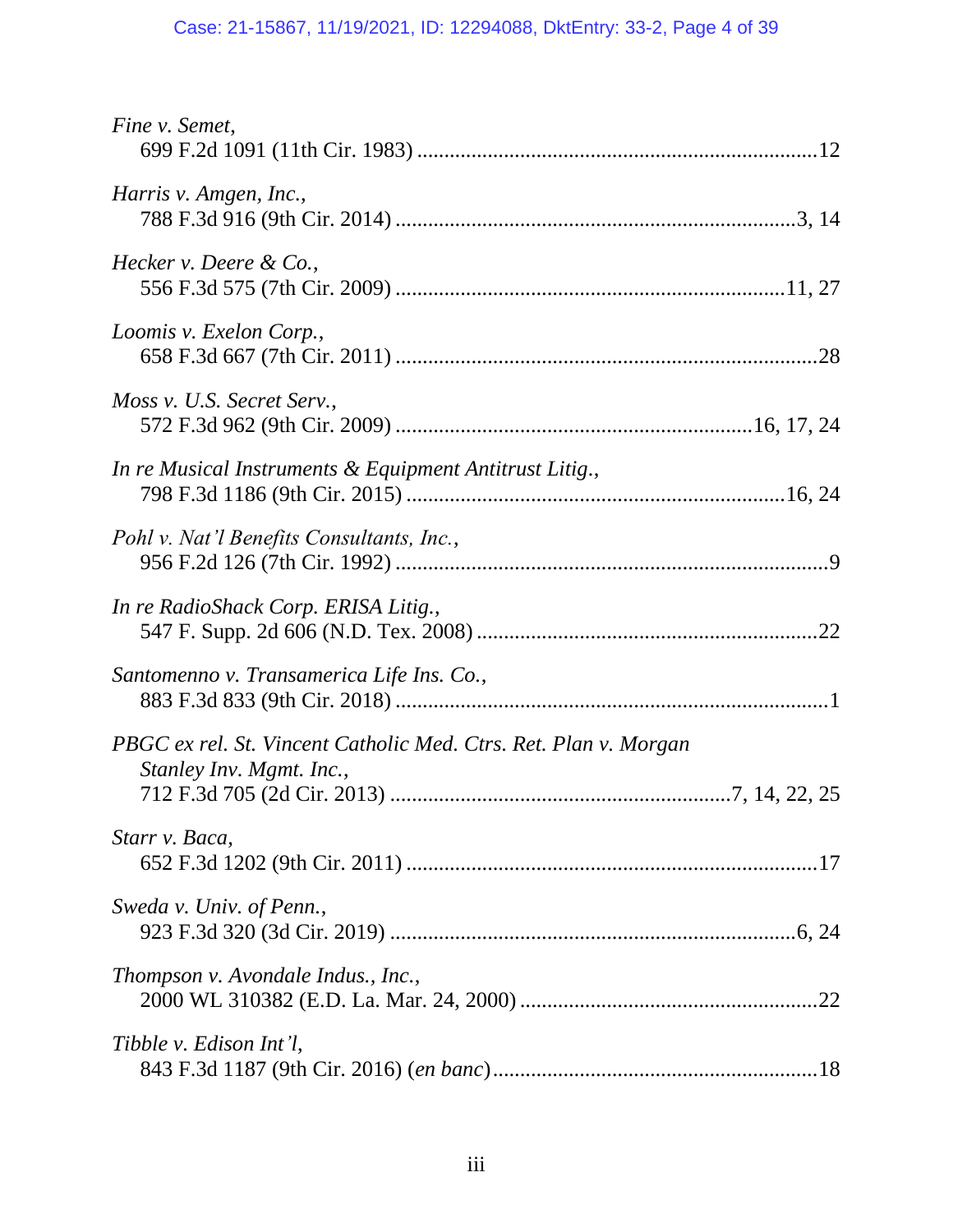# Case: 21-15867, 11/19/2021, ID: 12294088, DktEntry: 33-2, Page 5 of 39

| Varity Corp. v. Howe,                                                                                                                           |
|-------------------------------------------------------------------------------------------------------------------------------------------------|
| White v. Chevron Corp.,                                                                                                                         |
| White v. Chevron Corp.,                                                                                                                         |
| White v. Chevron Corp.,                                                                                                                         |
| Wildman v. Am. Century Servs., LLC,                                                                                                             |
| <b>Statutes and Regulations</b>                                                                                                                 |
|                                                                                                                                                 |
|                                                                                                                                                 |
|                                                                                                                                                 |
|                                                                                                                                                 |
| <b>Other Authorities</b>                                                                                                                        |
| Bureau of Labor Statistics, News Release, <i>Employee Benefits in the</i><br>United States - March 2020 (Sept. 2020), https://bit.ly/3oHWPhL 11 |
| Deloitte Development LLC, 2019 Defined Contribution<br>Benchmarking Survey Report (2019), https://bit.ly/3wLmhp1 10, 20, 29                     |
| Deloitte Development LLC, Inside the Structure of Defined<br><i>Contribution</i> / $401(k)$ <i>Plan Fees, 2013</i> 16 (Aug. 2014),              |
| Euclid Specialty, Exposing Excessive Fee Litigation Against<br>America's Defined Contribution Plans (Dec. 2020),                                |
| Lars Golumbic, William Delany & Samuel Levin, 2020 ERISA<br>Litigation Trends Hint At What's Ahead This Year, Law360 (Jan.                      |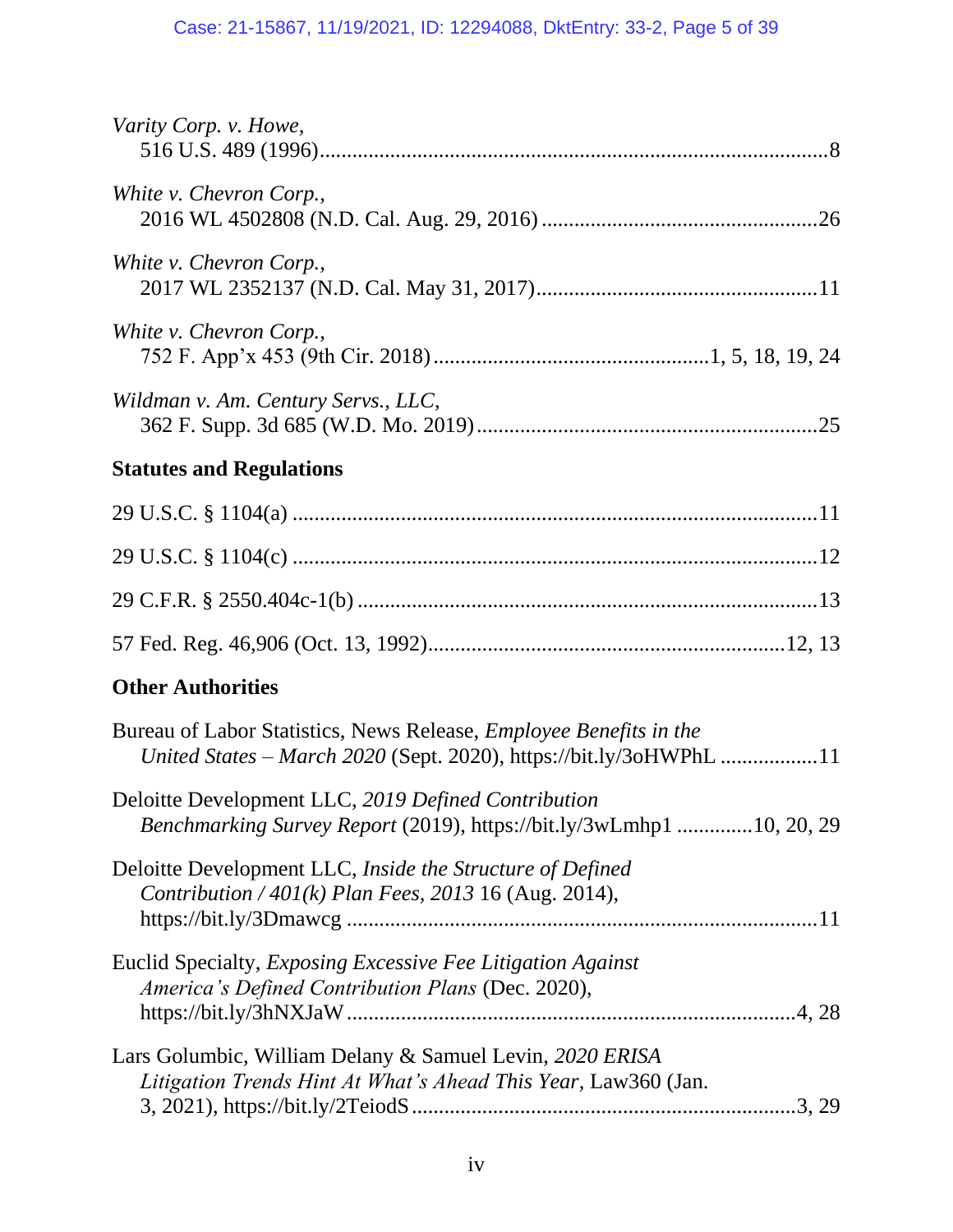| Judy Greenwald, Business Insurance, <i>Litigation Leads to Hardening</i><br>Fiduciary Liability Market (Apr. 30, 2021), https://bit.ly/3ytoRBX 28                                                  |    |
|----------------------------------------------------------------------------------------------------------------------------------------------------------------------------------------------------|----|
| Helping Workers Save for Retirement: Hearing Before the S. Comm.<br>on Health, Education, Labor, and Pensions, 110th Cong. 15 (2008)12                                                             |    |
|                                                                                                                                                                                                    |    |
| H.R. Rep. No. 93-533 (1973), reprinted in 1974 U.S.C.C.A.N. 4639                                                                                                                                   |    |
|                                                                                                                                                                                                    |    |
| <b>Investment Company Institute, 2017 Investment Company Fact Book</b>                                                                                                                             |    |
| Lockton Financial Services Claims Practice, Fiduciary Liability Claim                                                                                                                              |    |
| David McCann, <i>Passive Aggression</i> , CFO (June 22, 2016),                                                                                                                                     |    |
| George S. Mellman and Geoffrey T. Sanzenbacher, 401(k) Lawsuits:<br>What are the Causes and Consequences?, Center for Retirement<br>Research at Boston College (May 2018), https://bit.ly/3fUxDR13 |    |
| Ilana Polyak, $401(k)$ Lawsuits on the Rise as Participants Target Fees,<br>Conflicts of Interest and Data Privacy, Benefits Pro (Jan. 21,                                                         |    |
| U.S. Dep't of Labor, A Look at 401(k) Plan Fees (Sept. 2019),                                                                                                                                      | 26 |
| U.S. Dep't of Labor, Advisory Council Report of the Working Group<br>on Fiduciary Responsibilities and Revenue Sharing Practices,                                                                  |    |
| U.S. Dep't of Labor, Advisory Op. No. 1997-15A (May 22, 1997),                                                                                                                                     |    |
| U.S. Dep't of Labor, Advisory Op. No. 2006-08A (Oct. 3, 2006),                                                                                                                                     |    |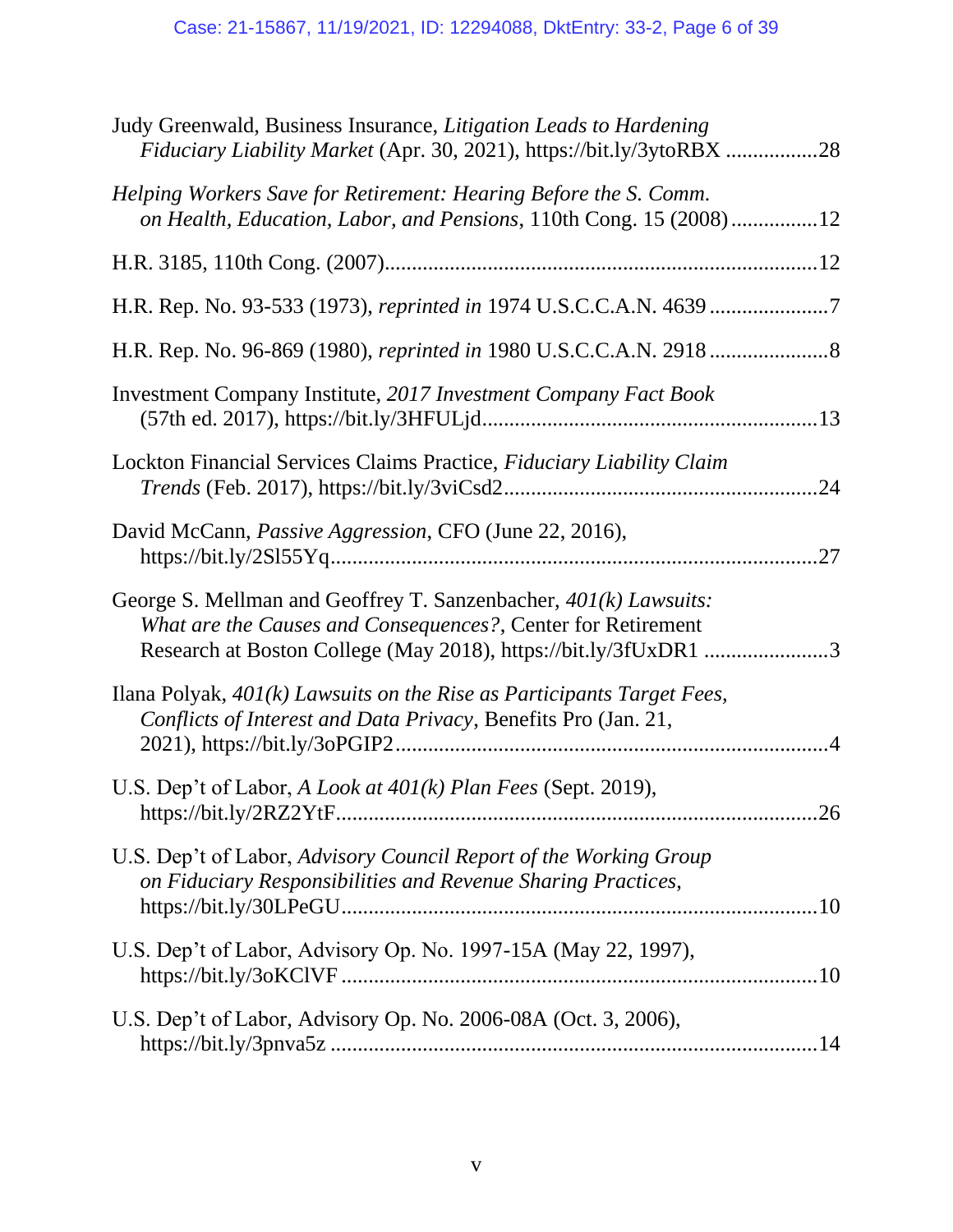# Case: 21-15867, 11/19/2021, ID: 12294088, DktEntry: 33-2, Page 7 of 39

| U.S. Dep't of Labor, Field Assistance Bulletin No. 2003-03 (May 19,                                                                               |  |
|---------------------------------------------------------------------------------------------------------------------------------------------------|--|
| U.S. Dep't of Labor, Op. No. 81-12A, 1981 WL 17733 (Jan. 15,                                                                                      |  |
| Jacklyn Wille, 401(k) Fee Suits Flood Courts, Set for Fivefold Jump<br><i>in 2020</i> , Bloomberg Law (Aug. 31, 2020), https://bit.ly/3fDgjQ53, 4 |  |
| Jacklyn Wille, Spike in $401(k)$ Lawsuits Scrambles Fiduciary                                                                                     |  |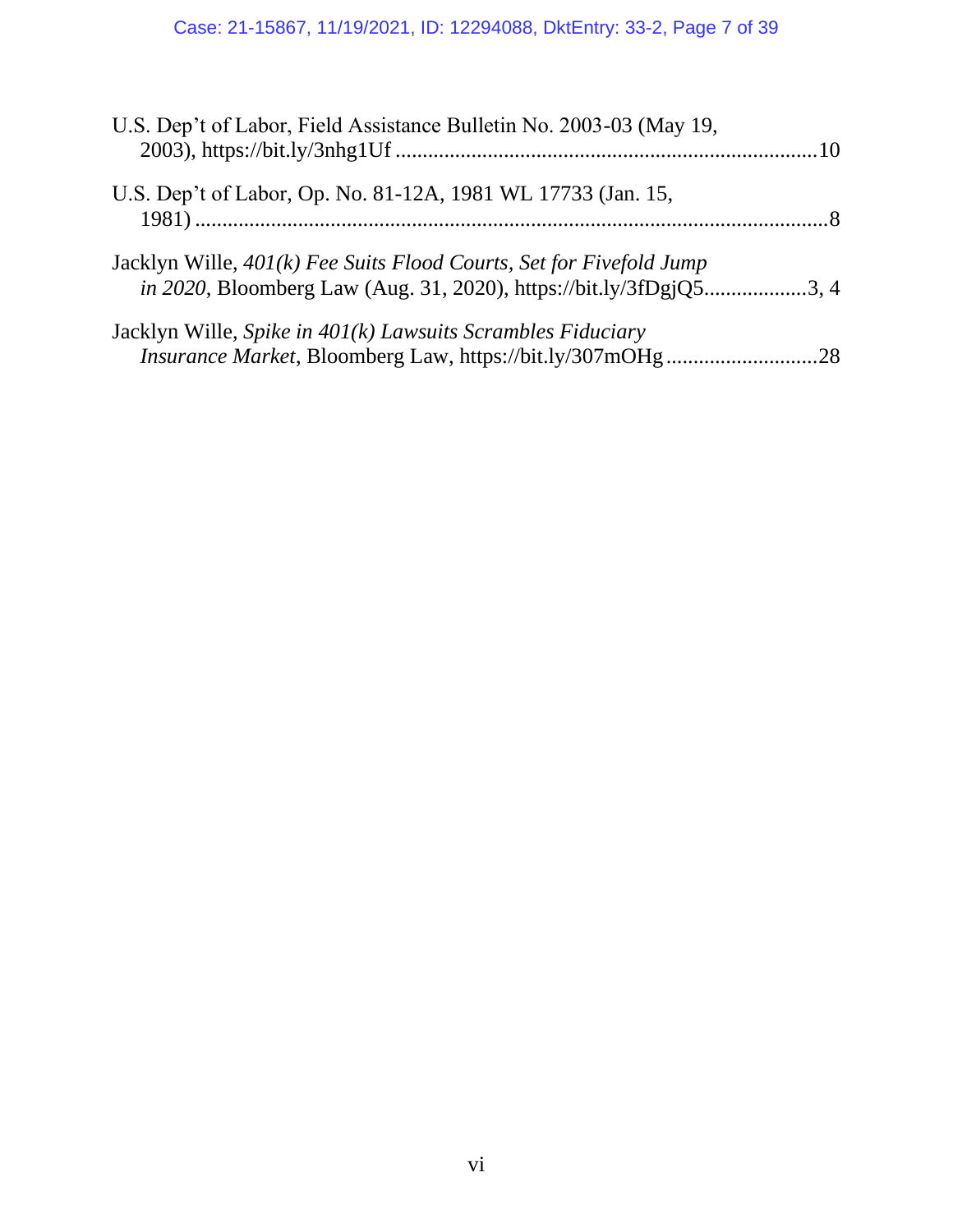### **INTEREST OF THE** *AMICUS CURIAE*

<span id="page-7-0"></span>The **Chamber of Commerce of the United States of America** ("Chamber") is the world's largest business federation.<sup>1</sup> The Chamber represents approximately 300,000 direct members and indirectly represents the interests of more than three million businesses and professional organizations of every size, in every industry sector, and from every region of the country. Many of the Chamber's members maintain, administer, or provide services to employee-benefit plans governed by ERISA.

An important function of the Chamber is to represent the interests of its members in matters before the courts, Congress, and the Executive Branch. To that end, the Chamber regularly participates as *amicus curiae* in this Court and in other courts on issues that affect benefit-plan design or administration. *See, e.g.*, *Hughes v. Northwestern Univ.*, No. 19-1401 (U.S.); *Fifth Third Bancorp v. Dudenhoeffer*, 573 U.S. 409 (2014); *Santomenno v. Transamerica Life Ins. Co.*, 883 F.3d 833 (9th Cir. 2018); *White v. Chevron Corp.*, 752 F. App'x 453 (9th Cir. 2018).

<span id="page-7-3"></span><span id="page-7-2"></span><span id="page-7-1"></span>The Chamber's members include plan sponsors and fiduciaries that benefit from Congress's decision to create, through ERISA, an employee-benefits system that is not "so complex that administrative costs, or litigation expenses" discourage

 $<sup>1</sup>$  No counsel for a party authored this brief in whole or in part. No party, no counsel</sup> for a party, and no person other than *Amicus*, its members, and its counsel made a monetary contribution intended to fund the preparation or submission of this brief.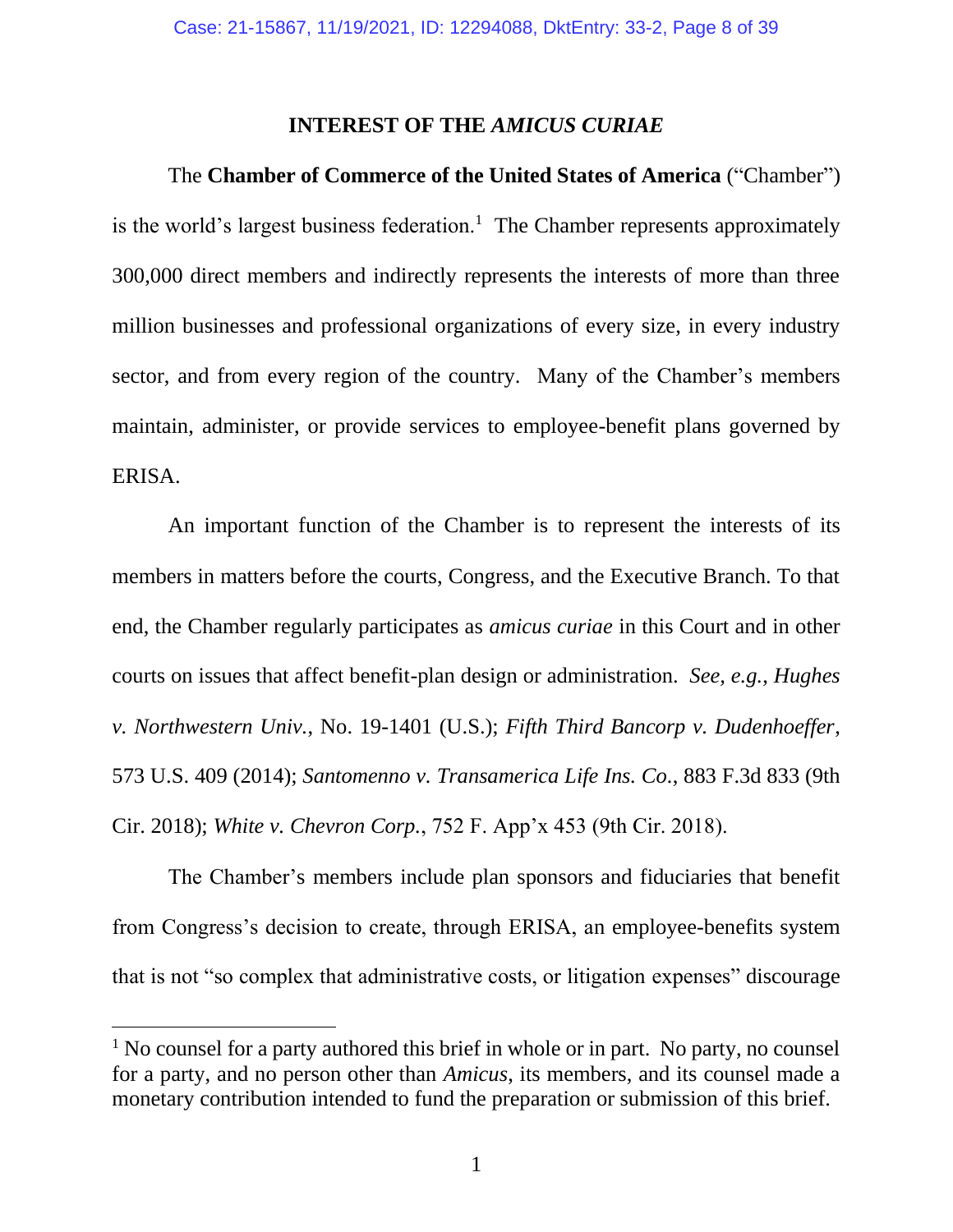<span id="page-8-2"></span><span id="page-8-1"></span>employers from sponsoring benefit plans or individuals from serving as fiduciaries. *Conkright v. Frommert*, 559 U.S. 506, 517 (2010) (citation omitted). The Supreme Court has recognized that undertaking a "careful, context-sensitive scrutiny of a complaint's allegations" to "weed[] out meritless claims" is an important mechanism for advancing Congress's goal. *Fifth Third*, 573 U.S. at 425. Plaintiffs here seek a diluted pleading standard that would authorize discovery based on conclusory assertions about a fiduciary's decisionmaking process and suggestions of alternative decisions that, with the benefit of 20/20 hindsight, allegedly could have been more profitable for plan participants. Plan sponsors and plan fiduciaries alike, including the Chamber's members that administer, insure, and provide services to ERISA plans, have a strong interest in preventing such an empty standard, which would defeat dismissal in virtually every case, undermine ERISA's objectives, and harm plan sponsors and participants.

## **SUMMARY OF THE ARGUMENT**

<span id="page-8-0"></span>This case is just one of many in a wave of ERISA class-action complaints designed to extract costly settlements. In 2020 alone, plaintiffs filed over 200 ERISA class actions, "an all-time record that represents an 80% increase over the number of ERISA class actions filed in 2019 and more than double the number filed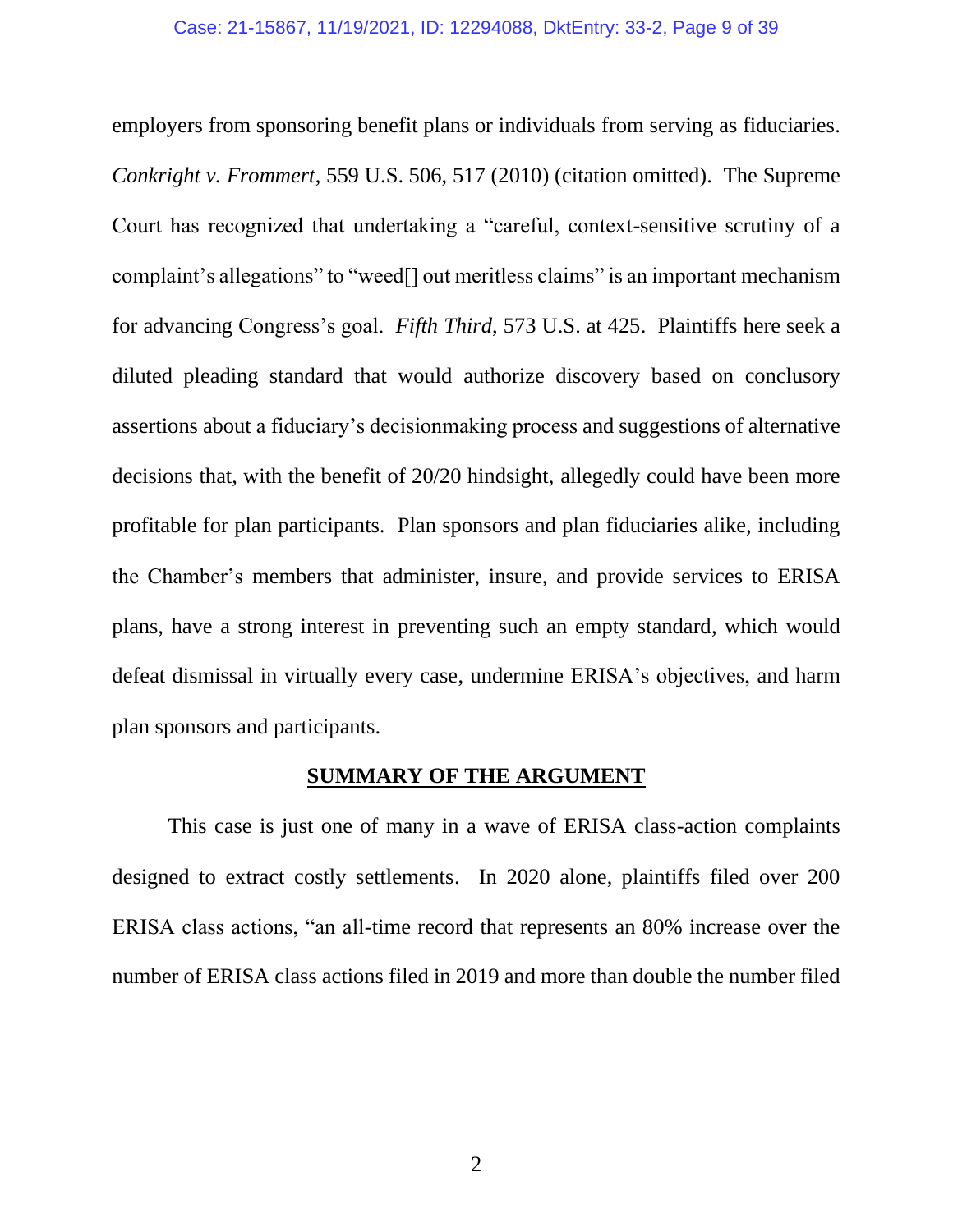<span id="page-9-0"></span>in 2018."<sup>2</sup> In many of these cases, including this one, the complaint contains no allegations about the fiduciaries' decisionmaking process—the key element in an ERISA claim for breach of fiduciary duty. *See Harris v. Amgen, Inc.*, 788 F.3d 916, 936 (9th Cir. 2014), *rev'd on other grounds*, 577 U.S. 308 (2016). Instead, the complaint asks courts *to infer* an inadequate process from hindsight-driven, circumstantial allegations about the *outcome* of fiduciaries' decisions. While these suits purport to protect employees' retirement savings, they in fact risk having the opposite effect. Rather than allowing fiduciaries to draw on their expertise to make a range of discretionary decisions, these suits push plan sponsors into a corner, pressuring them to narrow the range of options available to participants—an outcome that is thoroughly at odds with ERISA's diversification and participantchoice values.

This tactic is being carried out by a handful of firms. Just five firms were responsible for the vast majority of 401(k) litigation filed in 2020, and almost half

<span id="page-9-3"></span><span id="page-9-2"></span><span id="page-9-1"></span><sup>2</sup> *See* Lars Golumbic et al., *2020 ERISA Litigation Trends Hint At What's Ahead This Year*, Law360 (Jan. 3, 2021), https://bit.ly/2TeiodS (identifying over 200 ERISA class actions filed in 2020—"an all-time record that represents an 80% increase over the number of ERISA class actions filed in 2019 and more than double the number filed in 2018"); Jacklyn Wille, *401(k) Fee Suits Flood Courts, Set for Fivefold Jump in 2020*, Bloomberg Law (Aug. 31, 2020), https://bit.ly/3fDgjQ5 (ERISA suits alleging excessive fees were on track for a fivefold increase from 2019 to 2020); George S. Mellman and Geoffrey T. Sanzenbacher, *401(k) Lawsuits: What are the Causes and Consequences?*, Center for Retirement Research at Boston College (May 2018), https://bit.ly/3fUxDR1 (documenting the surge in 401(k) complaints from 2010 to 2017).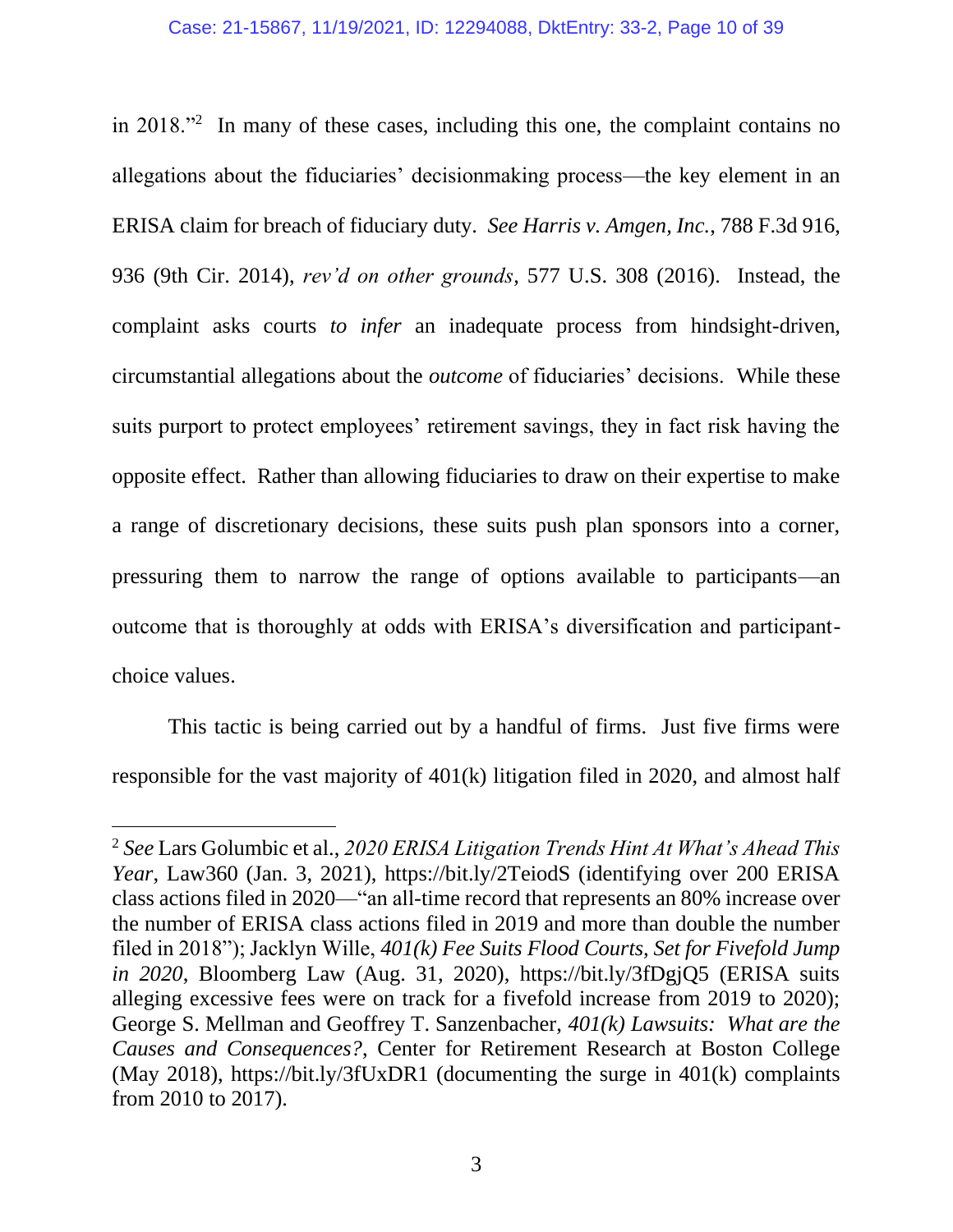<span id="page-10-2"></span><span id="page-10-1"></span><span id="page-10-0"></span>of recent lawsuits were filed by a single firm, Capozzi Adler—the firm that filed the current suit against Salesforce. *See* Ilana Polyak, *401(k) Lawsuits on the Rise as Participants Target Fees, Conflicts of Interest and Data Privacy*, Benefits Pro (Jan. 21, 2021), https://bit.ly/3oPGIP2; *see also* Wille, *401(k) Fee Suits Flood Courts*, *supra*. Not surprisingly, while plans vary widely based on the particular employer and the needs of its employees, the complaints are highly similar—if not materially identical. *See* Euclid Specialty, *Exposing Excessive Fee Litigation Against America's Defined Contribution Plans* 10 (Dec. 2020), https://bit.ly/3hNXJaW ("*Excessive Fee Litigation*") (noting "copy-cat complaints" being filed using the same "template"). A challenge to the University of Miami's retirement savings plan, for example, was "a *literal* copy-and paste," with its "allegations, right down to the typos … lifted directly from complaints in other cases about other plans offered by other universities, without regard for how (or even if) they relate[d]" to the University of Miami's plan. *See* Mot. to Dismiss 1, *Santiago v. Univ. of Miami*, No. 1:20-cv-21784 (S.D. Fla. July 8, 2020), ECF No. 16.

These complaints, like the one against Salesforce, typically contain no allegations about the fiduciaries' decisionmaking process. Instead they offer allegations, made with the benefit of 20/20 hindsight, that plan fiduciaries failed to select the cheapest or best-performing funds (often using inapt comparators to advance the point). Then, the plaintiffs ask the court to *infer* from these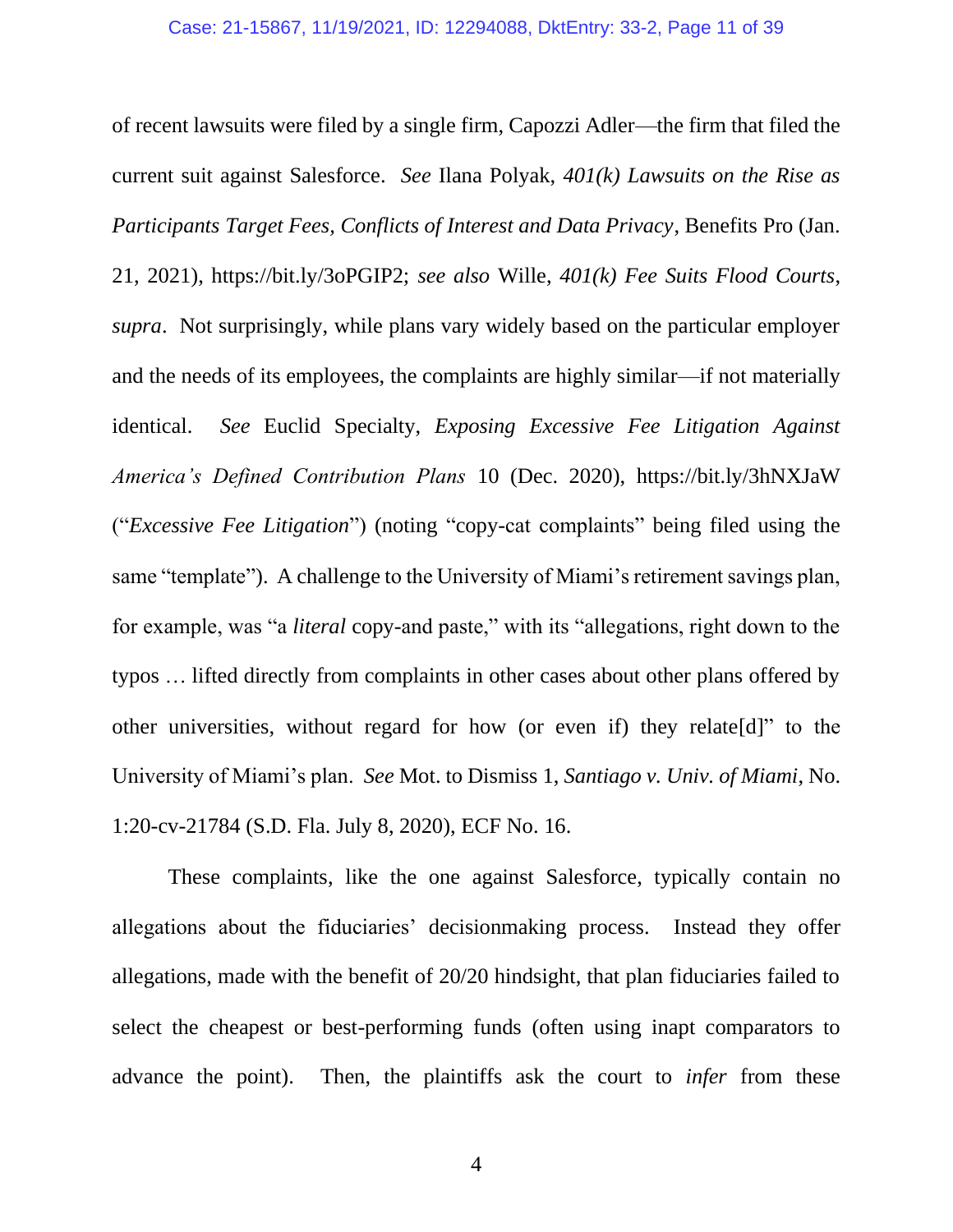#### Case: 21-15867, 11/19/2021, ID: 12294088, DktEntry: 33-2, Page 12 of 39

circumstantial facts that the plan's fiduciaries must have been "asleep at the wheel," 2-ER-132 (First Am. Compl. ¶ 89)—or, worse yet, not acting in the sole interest of participants and beneficiaries.

<span id="page-11-2"></span><span id="page-11-1"></span><span id="page-11-0"></span>Pleading a plausible ERISA claim requires more. When a complaint lacks direct factual allegations of key elements of a civil claim, the Supreme Court and this Court have instructed lower courts to rigorously analyze the circumstantial allegations to determine whether they plausibly suggest wrongdoing or are instead "just as much in line with" lawful behavior. *Bell Atl. Corp. v. Twombly*, 550 U.S. 544, 554 (2007). When the alleged facts are of the latter variety—when, as *Twombly* put it, there is an "obvious alternative explanation" to the inference of wrongdoing that the plaintiffs ask the court to draw—the complaint fails Rule  $8(a)$ 's plausibility requirement and must be dismissed. *Id.* at 567. That rigorous analysis is particularly important in ERISA cases, where the Supreme Court has specifically instructed courts to apply "careful, context-sensitive scrutiny" in order to "divide the plausible sheep from the meritless goats." *Fifth Third*, 573 U.S. at 424-425. And this Court has likewise held that an ERISA complaint relying entirely on circumstantial facts cannot survive a motion to dismiss by offering allegations that are wholly consistent with a lawful, alternative explanation to the inference of wrongdoing the plaintiffs seek. *White*, 752 F. App'x 453.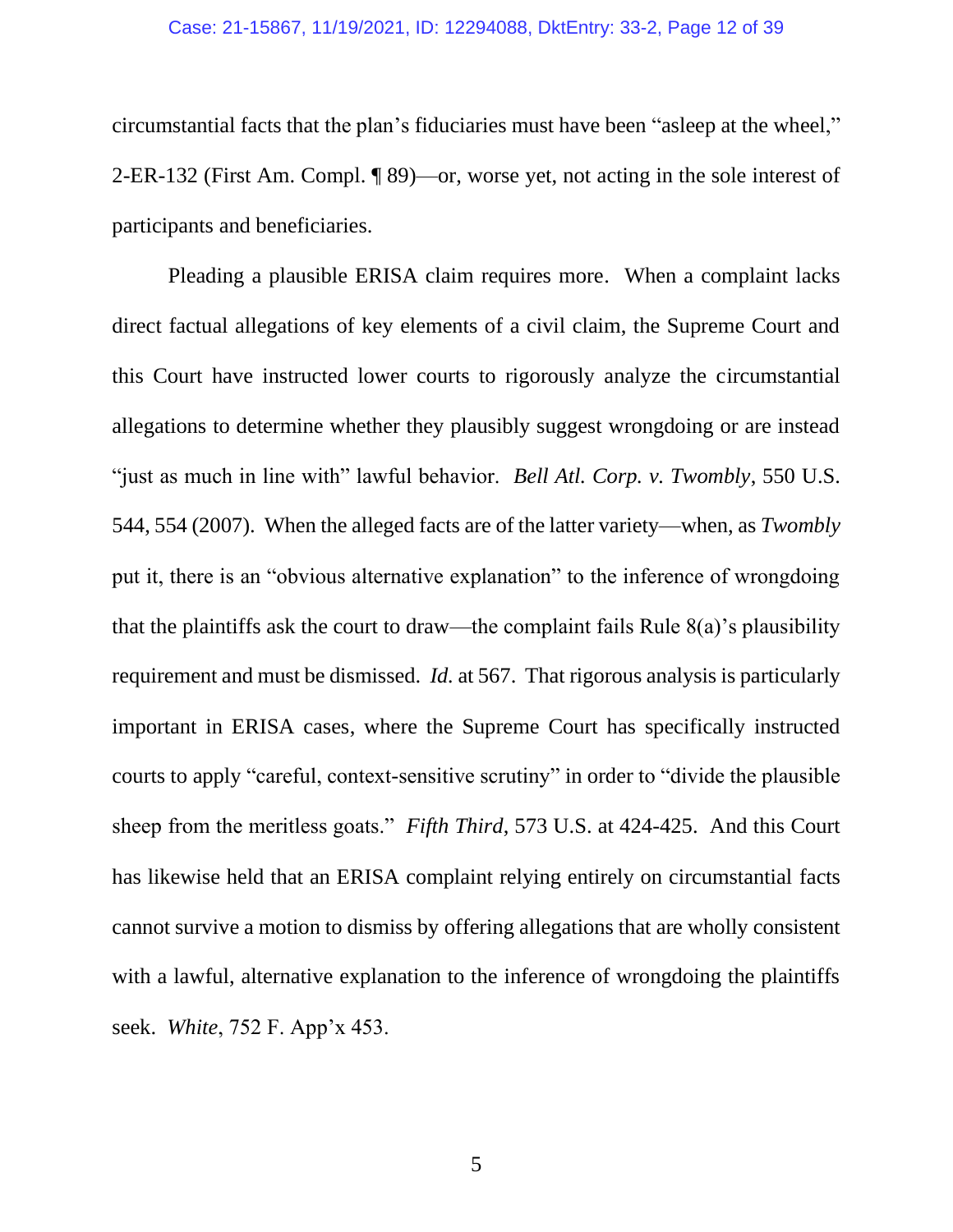The district court faithfully applied that pleading standard here. The court examined each of the factual allegations that Plaintiffs contend suggest an imprudent fiduciary process, and it concluded that Plaintiffs' hindsight-based allegations did not plausibly suggest imprudence by the plan's fiduciaries. The court's methodical analysis was consistent both with this Court's recent ERISA decisions, and with this Court's post-*Twombly* decisions in other contexts that also involve inference-based claims, *see infra* pp. 15-18 (discussing antitrust, viewpoint-discrimination, RICO, and securities cases).

<span id="page-12-1"></span><span id="page-12-0"></span>Rather than adhere to this Court's caselaw, Plaintiffs lean heavily on out-ofcircuit decisions that are either inapposite or have expressly "decline[d] to extend" *Twombly* to ERISA claims, *Sweda v. Univ. of Penn.*, 923 F.3d 320, 326 (3d Cir. 2019)—an outlier position irreconcilable with post-*Twombly* decisions from the Supreme Court and this Court. At bottom, Plaintiffs suggest that they should be able to unlock the doors to discovery simply by proffering, with the benefit of 20/20 hindsight, an alternative investment option that could have earned higher returns. Plaintiffs' standard could be met in virtually every case, as a plan fiduciary *always* could have made *some* decision that might have proved more profitable in hindsight—it is not possible to beat the market every time, nor are fiduciaries required or expected to. Given the "ominous" prospect of discovery in ERISA actions and the "probing and costly inquiries" that discovery entails (including the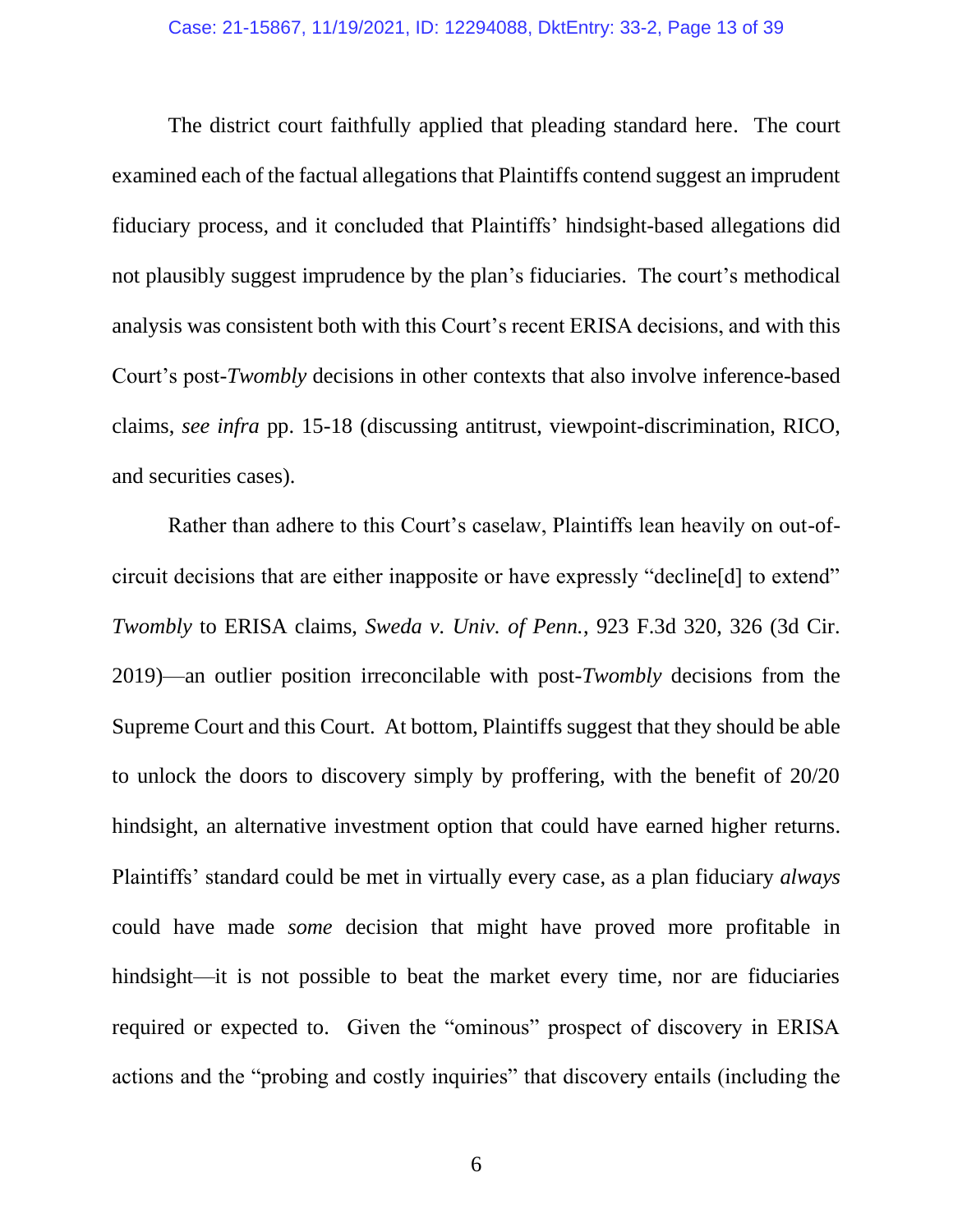<span id="page-13-5"></span><span id="page-13-3"></span>need to retain expensive fiduciary and financial experts), *PBGC ex rel. St. Vincent Catholic Med. Ctrs. Ret. Plan v. Morgan Stanley Inv. Mgmt. Inc.*, 712 F.3d 705, 719 (2d Cir. 2013) ("*PBGC*"), the superficial approach Plaintiffs seek would "push costconscious defendants to settle even anemic cases," *Twombly*, 550 U.S. at 559, if not lead to outright "settlement extortion," *PBGC*, 712 F.3d at 719 (citation omitted). And ERISA plaintiffs and plaintiffs' lawyers could exploit that standard to target the largest and most generous plan sponsors, like Salesforce, in the hopes of pressuring the company into settling. These tactics, if successful, will simply inflate the costs of establishing and administering a plan—something that is entirely voluntary which is precisely what Congress sought to avoid in crafting ERISA.

This Court should reject Plaintiffs' invitation to dilute the pleading standard in ERISA cases and thus should affirm the judgment below.

## <span id="page-13-6"></span>**ARGUMENT**

- <span id="page-13-2"></span><span id="page-13-1"></span><span id="page-13-0"></span>**I. ERISA encourages the creation of benefit plans by affording flexibility and discretion to plan sponsors and fiduciaries.**
	- **A. ERISA requires 401(k) plan fiduciaries to use their experience and expertise to make numerous discretionary decisions while accommodating a participant base with diverse interests.**

<span id="page-13-4"></span>When Congress enacted ERISA, it "did not *require* employers to establish benefit plans." *Conkright*, 559 U.S. at 516 (emphasis added). Rather, it crafted a statute intended to encourage employers to offer benefit plans while also protecting the benefits promised to employees. *Id.* at 516-517; *see also* H.R. Rep. No. 93-533,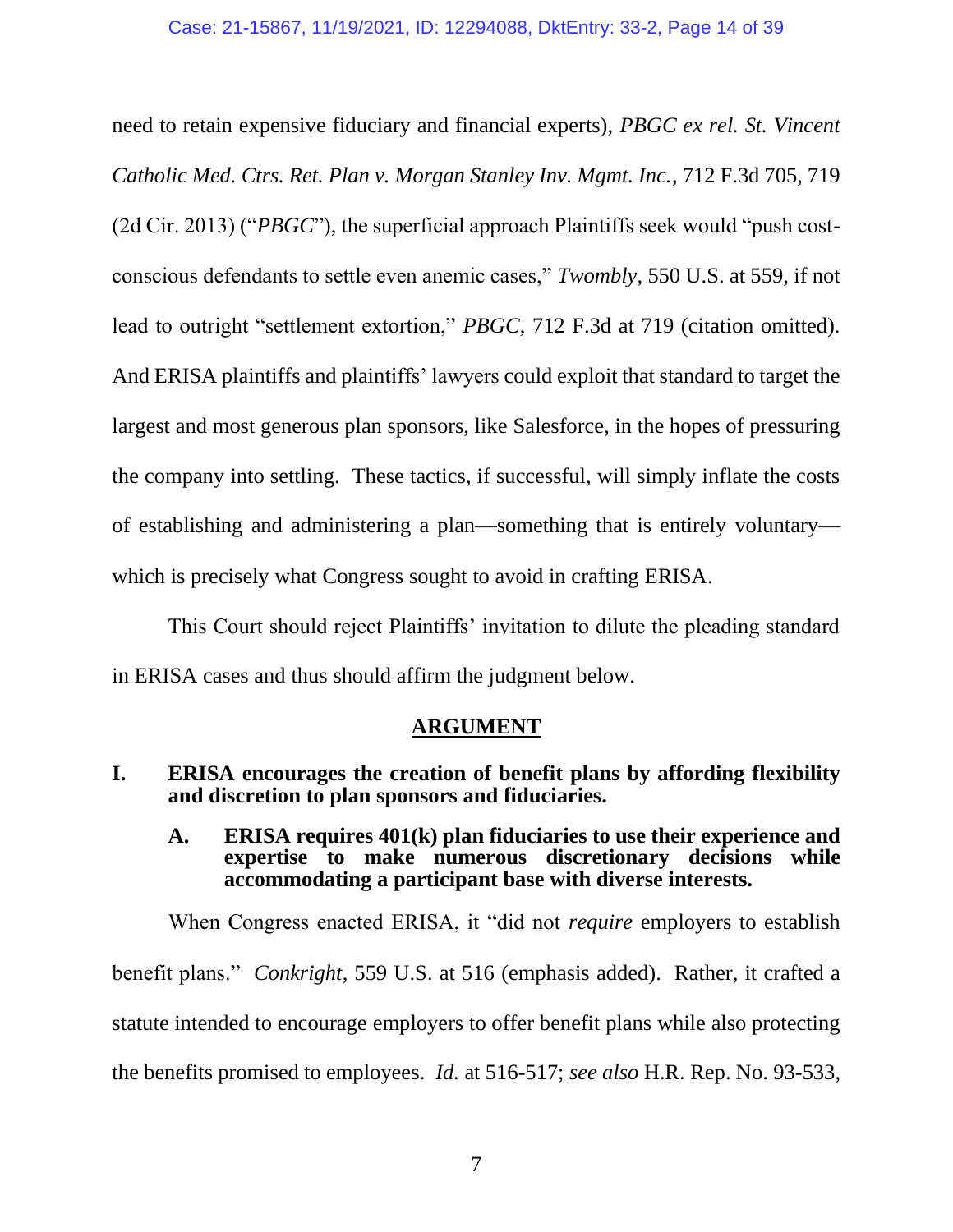at 218 (1973), *reprinted in* 1974 U.S.C.C.A.N. 4639, 4647 (noting that ERISA "represents an effort to strike an appropriate balance between the interests of employers and labor organizations in maintaining flexibility in the design and operation of their pension programs, and the need of the workers for a level of protection which will adequately protect their rights and just expectations"). Congress knew that if it adopted a system that was too "complex," then "administrative costs, or litigation expenses, [would] unduly discourage employers from offering … benefit plans in the first place." *Varity Corp. v. Howe*, 516 U.S. 489, 497 (1996).

<span id="page-14-2"></span><span id="page-14-1"></span><span id="page-14-0"></span>Congress also knew that plan sponsors and fiduciaries must make a variety of decisions, often during periods of considerable market uncertainty, and accommodate "competing considerations." H.R. Rep. No. 96-869, at 67 (1980), *reprinted in* 1980 U.S.C.C.A.N. 2918, 2935. Sponsors and fiduciaries must take into account present and future participants' varying objectives, administrative efficiency, and the need to "protect[] the financial soundness" of plan assets. *Id.* As a result, Congress designed a statutory scheme that affords plan sponsors and fiduciaries considerable flexibility—"greater flexibility, in the making of investment decisions . . . , than might have been provided under pre-ERISA common and statutory law in many jurisdictions." U.S. Dep't of Labor, Op. No. 81-12A, 1981 WL 17733, at  $*1$  (Jan. 15, 1981). As courts have recognized, the broad discretion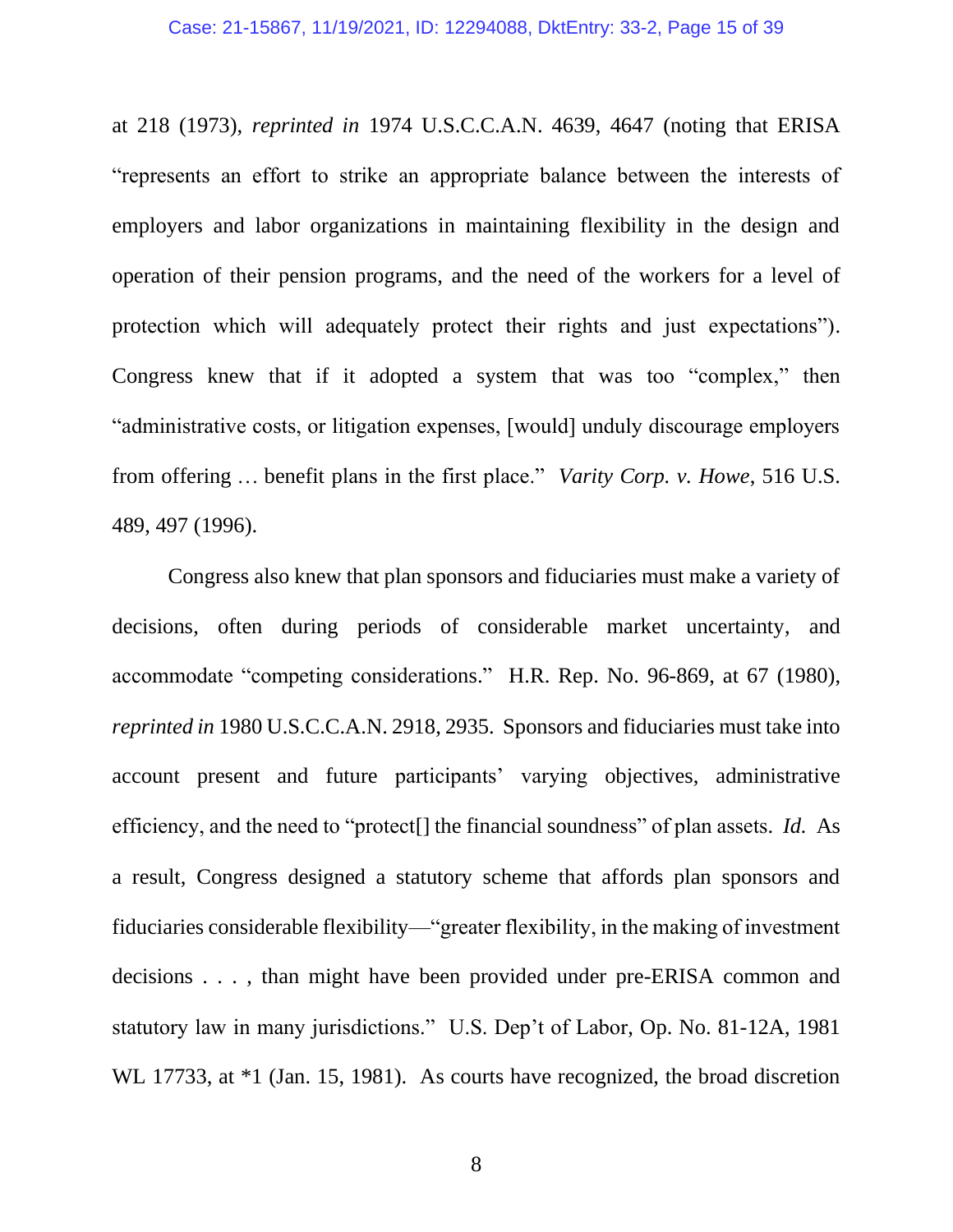conferred by Congress is the "sine qua non of fiduciary duty." *Pohl v. Nat'l Benefits* 

*Consultants, Inc.*, 956 F.2d 126, 129 (7th Cir. 1992).

<span id="page-15-0"></span>This discretion extends to a variety of different areas. For example, plan

fiduciaries must make decisions concerning:

- the general investment decisions for the plan;
- the default investment option, if any, for plan participants who have not made a decision about how to allocate their individual investment accounts;
- the appropriate number of investment options to make available to plan participants (some plans offer a dozen, others offer more than one hundred);
- the risk levels of investment options to offer (ranging from very conservative capital-preservation options intended simply to avoid loss, to aggressive growth strategies);
- the investment styles to include (potentially including domestic equity funds, international funds, asset allocation funds, bond funds, and targetdate funds, among others);
- the structure of the investment options (such as mutual funds, separate accounts, or collective trusts); and
- the share class of investment funds to offer.

Plan fiduciaries must also decide whether to outsource plan services (such as

recordkeeping) and whether to offer additional elective services (such as investment-

advice services). If fiduciaries elect to hire service providers, they must decide

which service provider(s) to retain, negotiate the compensation for providers, and

determine how that compensation should be structured.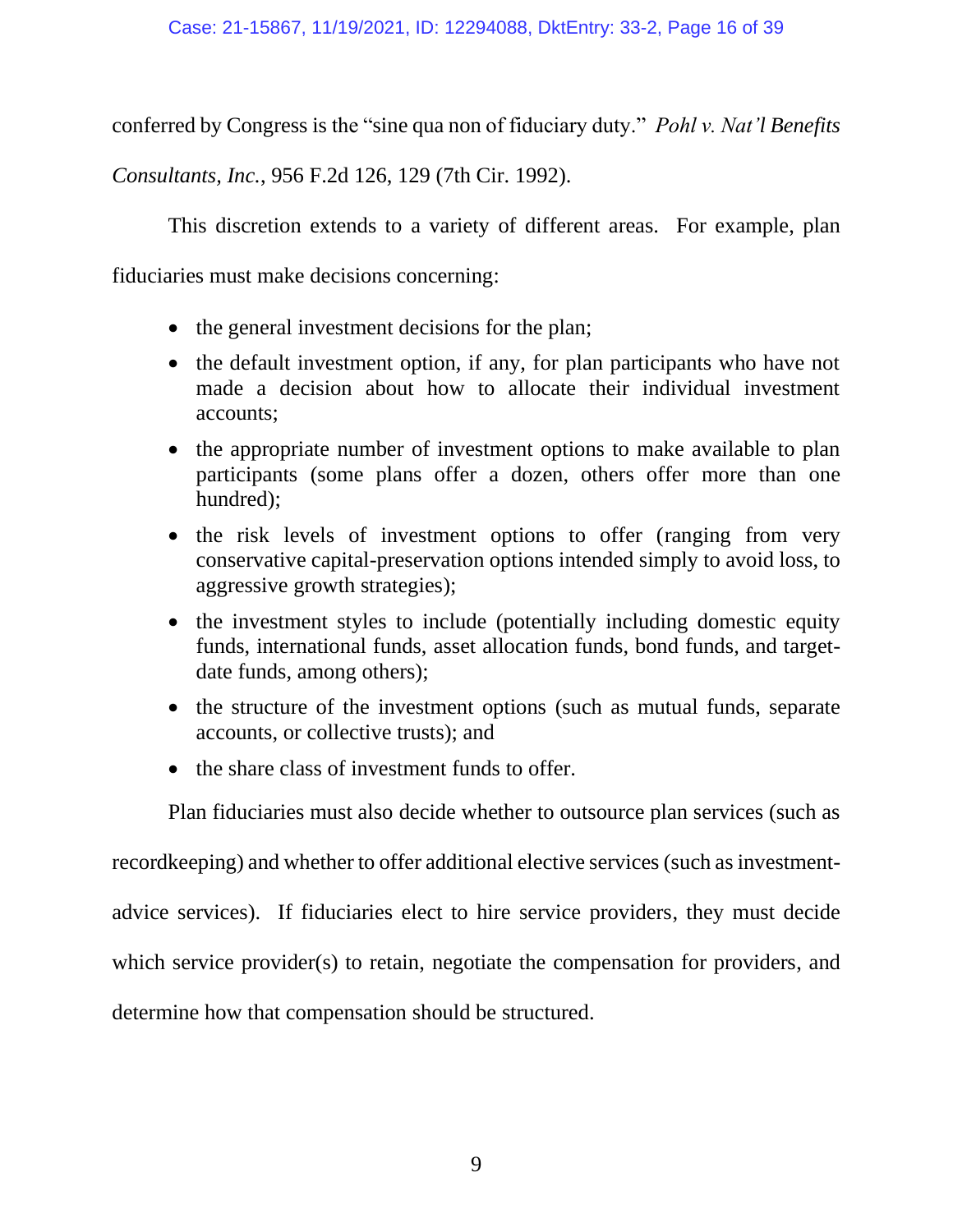### Case: 21-15867, 11/19/2021, ID: 12294088, DktEntry: 33-2, Page 17 of 39

Here, too, the decisions must take account of several competing considerations. For example, DOL recognizes that, depending on a fiduciary's evaluation of the needs of the plan and its participants, it may choose either a fixedfee structure, which generally requires the deduction of a fixed amount from each participant's account, or a bundled-pricing arrangement through which fees are covered by revenue-sharing—where an investment manager shares a percentage of the fees it receives from plan investments with the plan's recordkeeper.<sup>3</sup> This feesharing reflects the reality that, for plan investments, the plan's recordkeeper performs many of the administrative services that otherwise would have to be performed by the mutual fund's service provider.

Under a bundled-pricing model, higher-balance participants with larger investments in funds that provide revenue-sharing are responsible for a higher proportion of fees.<sup>4</sup> Under a fixed-pricing structure, lower-balance, lower-income employees—who already face greater barriers to building retirement savings—may shoulder a significantly larger percentage of the plan's fees.<sup>5</sup> Thus, fiduciaries may

<span id="page-16-1"></span><sup>3</sup> DOL, Advisory Op. No. 1997-15A, at 1-2 (May 22, 1997), https://bit.ly/3oKClVF; DOL, *Advisory Council Report of the Working Group on Fiduciary Responsibilities and Revenue Sharing Practices*, https://bit.ly/30LPeGU; Deloitte Development LLC, *2019 Defined Contribution Benchmarking Survey Report* 20 (2019), https://bit.ly/3wLmhp1 ("*Deloitte Benchmarking Survey*").

<span id="page-16-2"></span><sup>4</sup> DOL, Field Assistance Bulletin No. 2003-03 (May 19, 2003), https://bit.ly/3nhg1Uf.

<span id="page-16-0"></span><sup>5</sup> *See* Bureau of Labor Statistics, News Release, *Employee Benefits in the United States – March 2020*, at 7 (Sept. 2020), https://bit.ly/3oHWPhL (reporting that only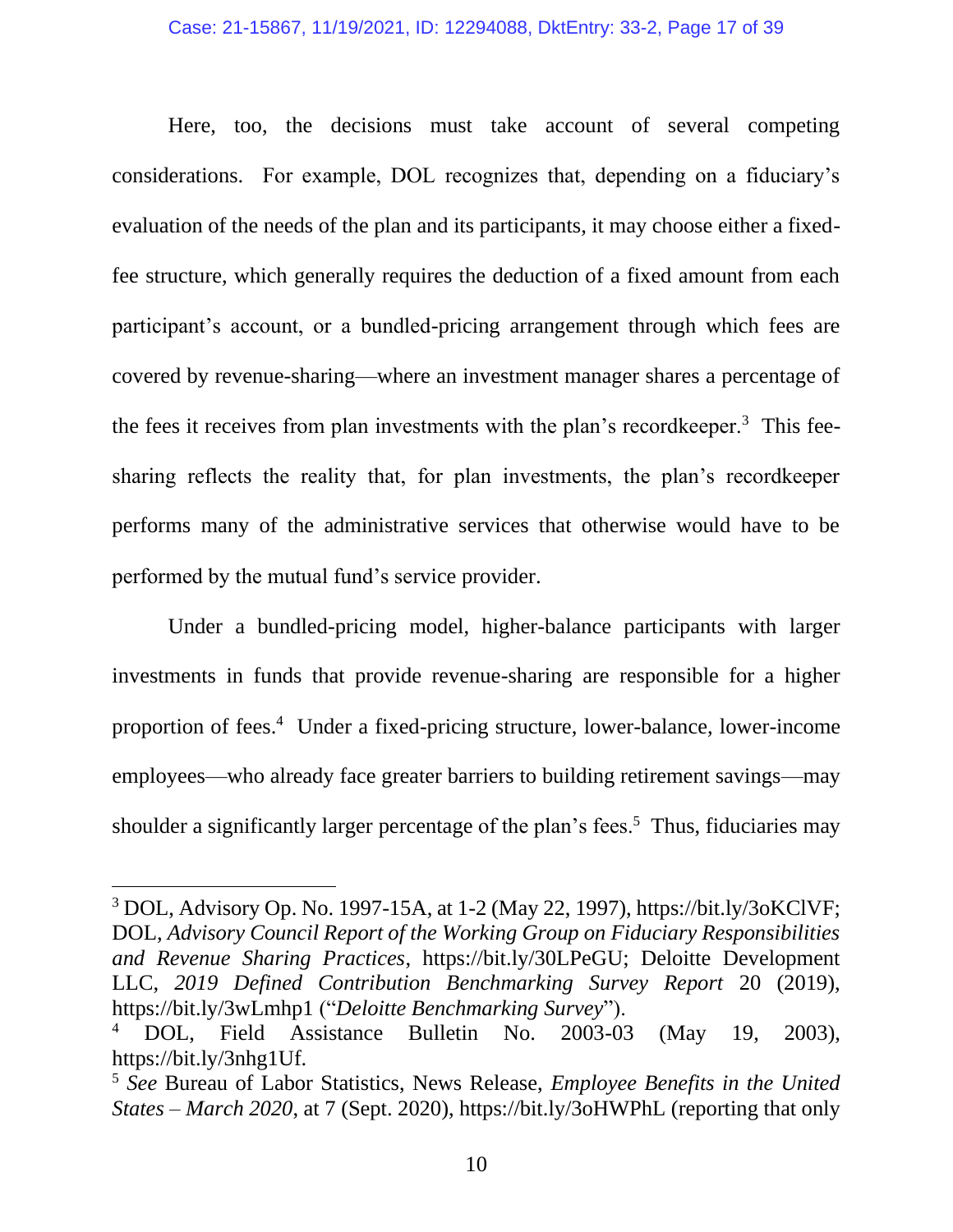<span id="page-17-2"></span>reasonably elect to structure service-provider compensation as a percentage of assets under management through revenue-sharing practices, which may result in participants paying a more proportionate share of the costs to manage the plan. As courts have recognized, there is nothing inherently improper about the decision to structure a plan in this manner. *See, e.g.*, *Hecker v. Deere & Co.*, 556 F.3d 575, 585- 87 (7th Cir. 2009); *White v. Chevron Corp.*, 2017 WL 2352137, at \*14 (N.D. Cal. May 31, 2017), *aff'd*, 752 F. App'x 453 (9th Cir. 2018). Fiduciaries may also elect to use a combination of compensation structures. *See* Deloitte Development LLC, *Inside the Structure of Defined Contribution / 401(k) Plan Fees, 2013* 16 (Aug. 2014), https://bit.ly/3Dmawcg.

## <span id="page-17-5"></span><span id="page-17-4"></span><span id="page-17-3"></span><span id="page-17-1"></span><span id="page-17-0"></span>**B. ERISA's "prudent man" standard affords broad discretion to 401(k) plan fiduciaries.**

Given the breadth of fiduciary decisions made in the face of market uncertainty, Congress chose the "prudent man" standard to define the scope of the duties that these fiduciaries owe to plans and their participants. *See* 29 U.S.C. § 1104(a). Congress chose this standard with a goal of providing fiduciaries with the "flexibility" necessary to determine how best to manage their plans. *See Fine v. Semet*, 699 F.2d 1091, 1094 (11th Cir. 1983). Neither Congress nor the Department of Labor provides a list of required or forbidden investment options, investment

<sup>26%</sup> of workers in the bottom quartile wage group participate in retirement benefits, whereas 81% of wage earners in the top quartile do so).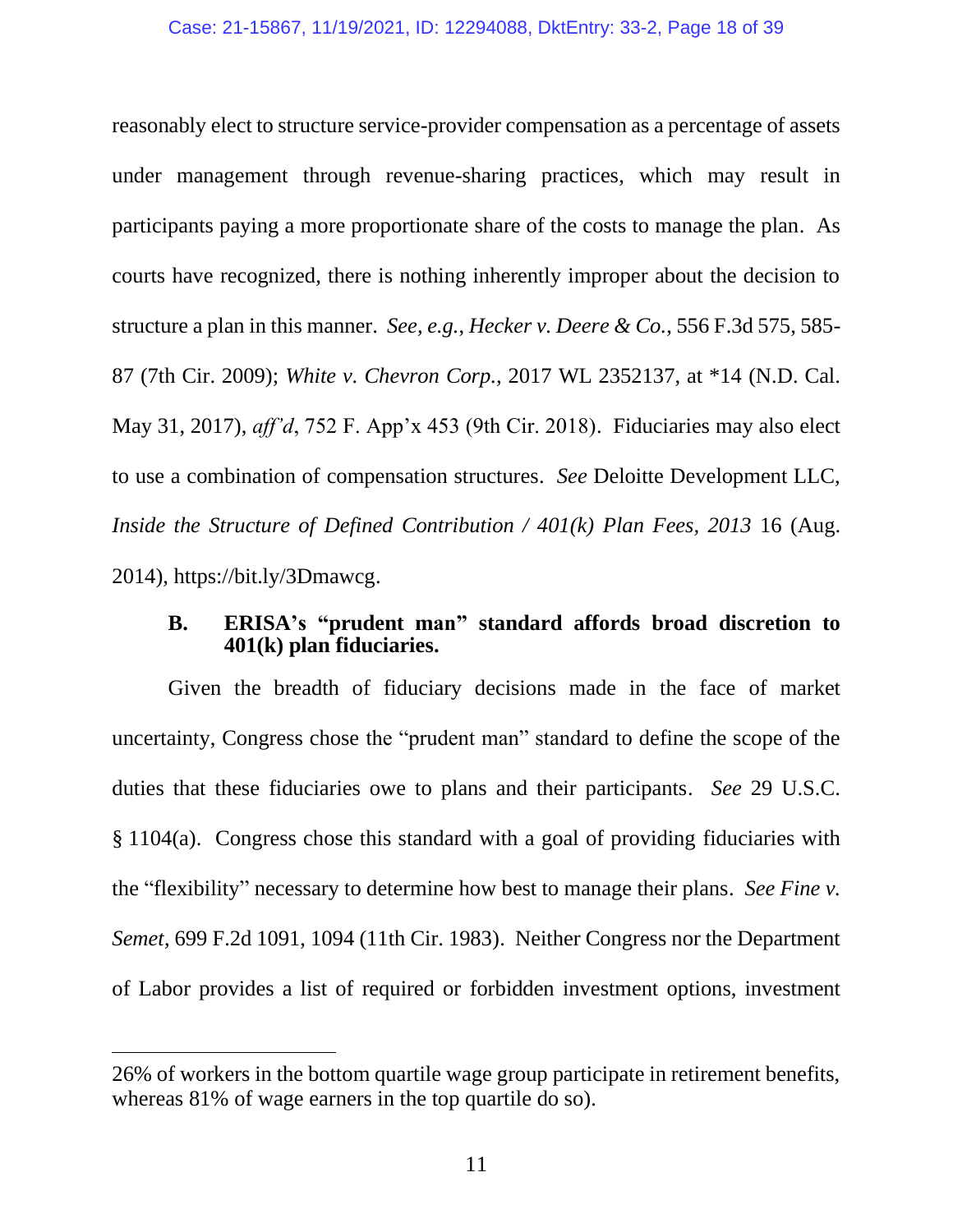### Case: 21-15867, 11/19/2021, ID: 12294088, DktEntry: 33-2, Page 19 of 39

<span id="page-18-4"></span>strategies, service providers, or compensation structures. And when Congress considered requiring plans to offer at least one index fund, the proposal failed. *See*  H.R. 3185, 110th Cong. (2007). DOL expressed "concern[]" that "[r]equiring specific investment options would limit the ability of employers and workers together to design plans that best serve their mutual needs in a changing marketplace." *Helping Workers Save For Retirement: Hearing Before the S. Comm. on Health, Education, Labor, and Pensions*, 110th Cong. 15 (2008) (statement of Bradford P. Campbell, Assistant Sec'y of Labor).

<span id="page-18-3"></span><span id="page-18-2"></span><span id="page-18-1"></span><span id="page-18-0"></span>DOL has declined to provide even *examples* of appropriate investment options, because doing so would "limit … flexibility in plan design." 57 Fed. Reg. 46,906, 46,919 (Oct. 13, 1992). Instead, it has focused on diversification and participant choice. For example, in promulgating regulations under 29 U.S.C. § 1104(c), which provides fiduciaries with a safe harbor from liability where participants exercise control over the assets in their individual accounts, DOL required plans to offer "a broad range of investment alternatives," including "at least three" with "materially different risk and return characteristics," and provide participants with "sufficient information to make informed investment decisions." 29 C.F.R. § 2550.404c-1(b)(2)-(3). This flexible approach, it said, would "better serve the needs of both plan[] sponsors and participants and beneficiaries than would an approach which attempts to specify particular investment alternatives." 57 Fed.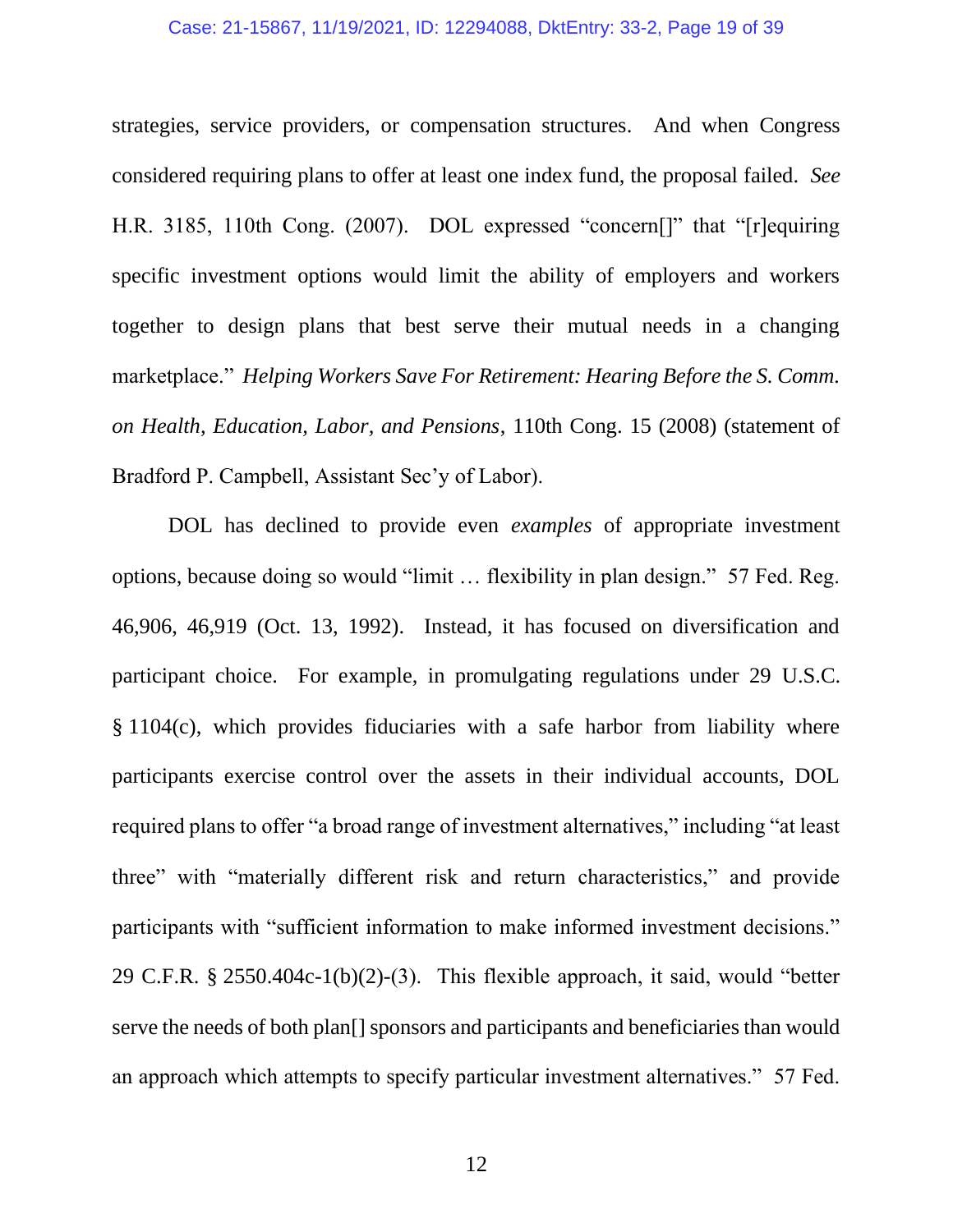#### Case: 21-15867, 11/19/2021, ID: 12294088, DktEntry: 33-2, Page 20 of 39

Reg. at 46,919. Salesforce structured its plan to comply with the safe-harbor provision, and therefore offered participants a broad range of investment options from which to choose. *See* 2 SER-063; 3 SER-413, 424.

The flexibility that Congress provided means that fiduciaries have a wide range of reasonable options for almost any decision they make. There are thousands of reasonable investment options with different investment styles and risk levels nearly 10,000 mutual funds alone,<sup>6</sup> several thousand of which are offered in retirement plans—and nearly innumerable ways to put together a plan that enables employees to save for retirement.

Thus, while ERISA plaintiffs often try to challenge fiduciaries' decisions to offer specific investment options by pointing to less expensive or ultimately betterperforming alternatives and then suggesting that the fiduciaries *must have* had an inadequate decisionmaking process, that is not how the prudence standard operates. There will always be a plan that performs better and a plan—typically many plans that performs worse. There is no one prudent fund, service provider, or fee structure that renders everything else imprudent. Instead, there is a wide range of reasonable options, and Congress vested fiduciaries with the flexibility and discretion to choose from among those options based on their informed assessment of the needs of their

<span id="page-19-0"></span><sup>6</sup> Investment Company Institute, *2017 Investment Company Fact Book* 19 (57th ed. 2017), https://bit.ly/3HFULjd.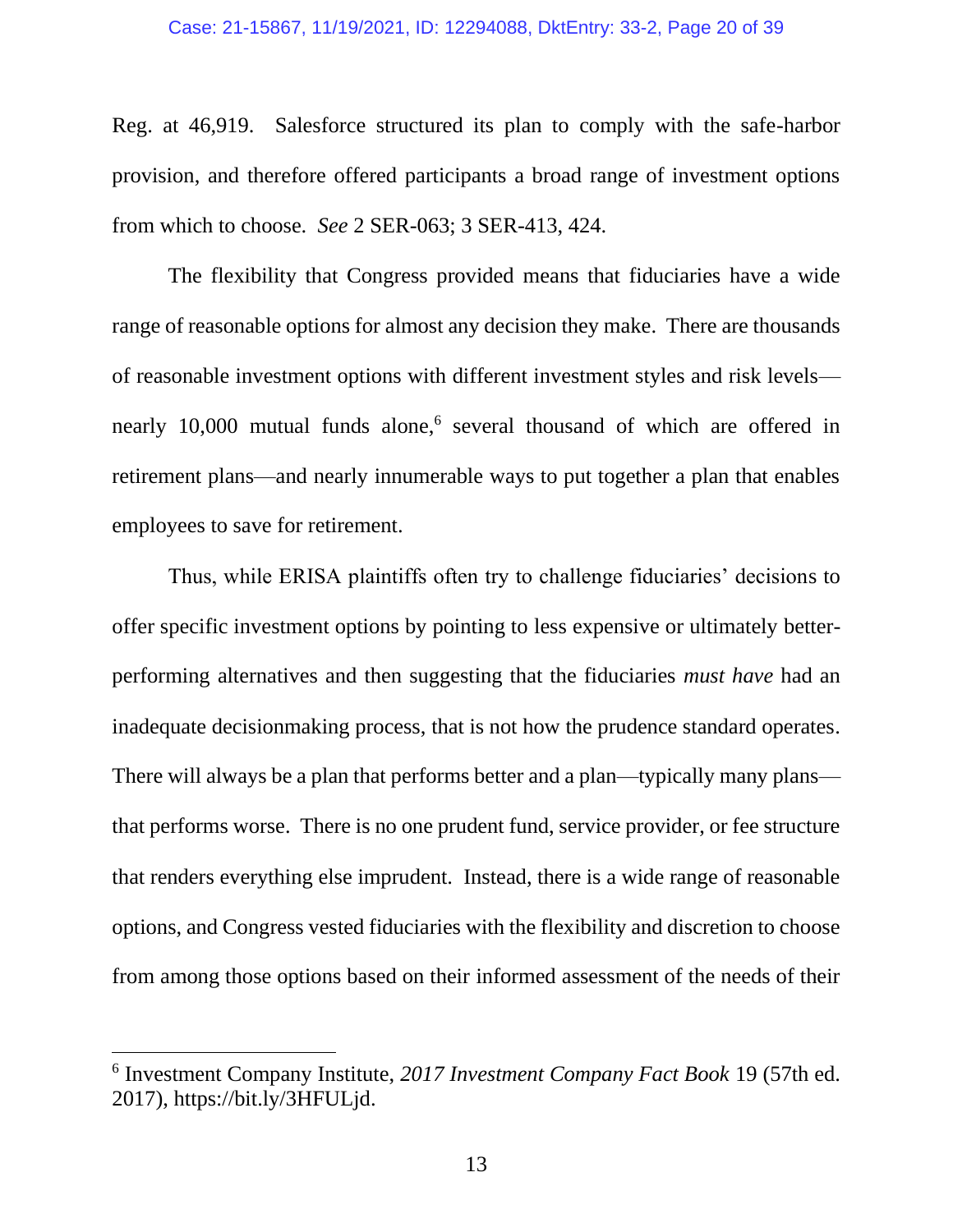particular plan. As the Department of Labor has put it, "[w]ithin the framework of ERISA's prudence, exclusive purpose and diversification requirements, . . . plan fiduciaries have broad discretion in defining investment strategies appropriate to their plans." U.S. Dep't of Labor, Advisory Op. No. 2006-08A, at 3 (Oct. 3, 2006), https://bit.ly/3pnva5z.

## <span id="page-20-4"></span><span id="page-20-0"></span>**II. An ERISA complaint that lacks direct allegations of wrongdoing cannot rely solely on inferences from circumstantial facts that have an "innocuous alternative explanation" or suggest "the mere possibility of misconduct."**

<span id="page-20-3"></span><span id="page-20-1"></span>ERISA "requires prudence, not prescience." *DeBruyne v. Equitable Life Assurance Soc'y of U.S.*, 920 F.2d 457, 465 (7th Cir. 1990) (citation omitted). The standard of prudence "focus[es] on a fiduciary's conduct in arriving at an investment decision, not on its results." *PBGC*, 712 F.3d at 716 (alteration in original) (citation omitted). Thus, "the proper question" in evaluating an ERISA claim "is not whether the investment results were unfavorable, but whether the fiduciary used appropriate methods to investigate the merits of the transactions." *Harris*, 788 F.3d at 936 (quotation marks omitted). In other words, fiduciaries are judged not for the outcome of their decisions but for the *process* by which those decisions were made.

<span id="page-20-2"></span>Here, Plaintiffs admit that they do not allege any facts regarding Defendants' decisionmaking process. Pls.' Br. 11. They suggest instead that the district court should have *inferred* that Defendants had an imprudent process based on hindsight allegations about the plan and its performance—even if there are obvious alternative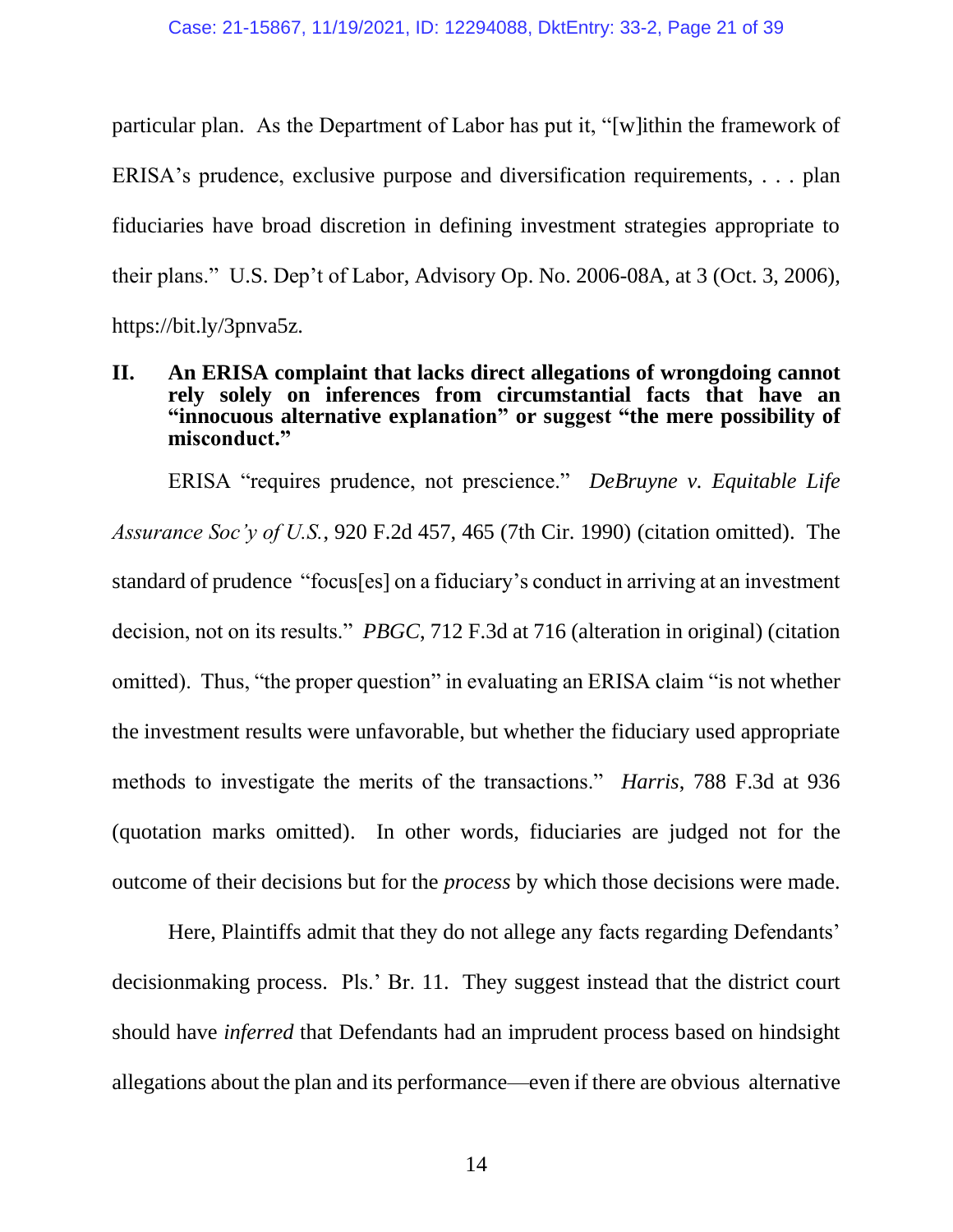explanations for the plans' line-up that are entirely consistent with prudent fiduciary decisionmaking. Their proposed approach is not the law in this Circuit. For complaints that lack direct allegations of wrongdoing, this Court has consistently probed the circumstantial factual allegations to determine if they plausibly suggest wrongdoing, or are simply a pretext for a fishing expedition. ERISA claims should be treated no differently.

## <span id="page-21-2"></span><span id="page-21-0"></span>**A. Claims that rely on inferences of wrongdoing from circumstantial facts must allege "something more" than allegations that are equally consistent with lawful behavior.**

This Court's decisions recognize, as the Supreme Court did in *Twombly*, the "practical significance" of the Rule 8(a) pleading requirement in cases in which the plaintiff does not present any direct allegations of wrongdoing but instead relies entirely on circumstantial allegations that, even if true, do not necessarily establish unlawful conduct. Such allegations are "much like a naked assertion" of wrongdoing that, "without some further factual enhancement," fall "short of the line between possibility and plausibility of 'entitle[ment] to relief.'" *Twombly*, 550 U.S. at 557 (citation omitted).

<span id="page-21-4"></span><span id="page-21-3"></span><span id="page-21-1"></span>There are numerous areas of the law in which courts must consider whether wrongdoing can be inferred from circumstantial factual allegations to satisfy the pleading standards set forth in *Bell Atlantic Corp. v. Twombly*, 550 U.S. 544 (2007), and *Ashcroft v. Iqbal*, 556 U.S. 662 (2009). Take antitrust, for example. In *In re*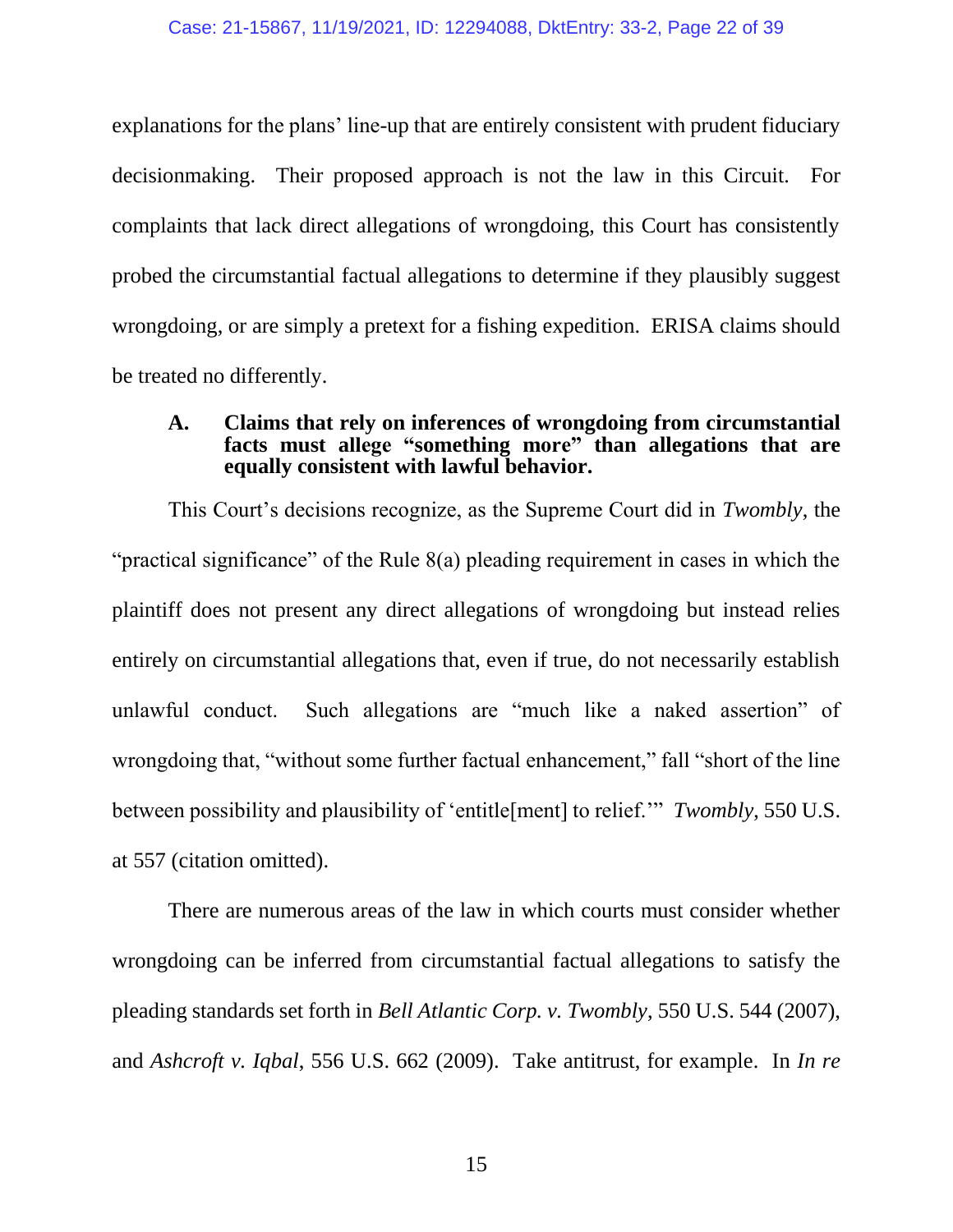*Musical Instruments & Equipment Antitrust Litigation*, 798 F.3d 1186 (9th Cir. 2015), the plaintiff lacked direct allegations of illegal agreements among guitar manufacturers to fix prices. This Court had to determine whether it could plausibly "infer a price-fixing conspiracy" based on allegations of "circumstantial evidence of anticompetitive behavior." *Id.* at 1189, 1193. It carefully scrutinized each of the plaintiffs' circumstantial allegations to determine whether they plausibly suggested "something more" than lawful parallel conduct, or whether the circumstantial allegations "could just as easily suggest rational, legal business behavior." *Id.* at 1193-98 (citations omitted) (affirming dismissal because the allegations did not support a plausible inference of an anticompetitive agreement).

<span id="page-22-2"></span><span id="page-22-1"></span><span id="page-22-0"></span>This Court has taken the same approach in viewpoint-discrimination cases, *Moss v. U.S. Secret Serv.*, 572 F.3d 962 (9th Cir. 2009), RICO cases, *Eclectic Props. E., LLC v. Marcus & Millichap Co.*, 751 F.3d 990 (9th Cir. 2014), and securities cases (even outside the context of heightened pleading), *In re Century Aluminum Co. Sec. Litig.*, 729 F.3d 1104 (9th Cir. 2013). In each of these contexts, when the plaintiffs failed to provide any direct allegations about a foundational element of the claim, this Court carefully scrutinized the circumstantial factual allegations and did not hesitate to order dismissal when those allegations did not support a plausible inference of wrongdoing because they were equally consistent with lawful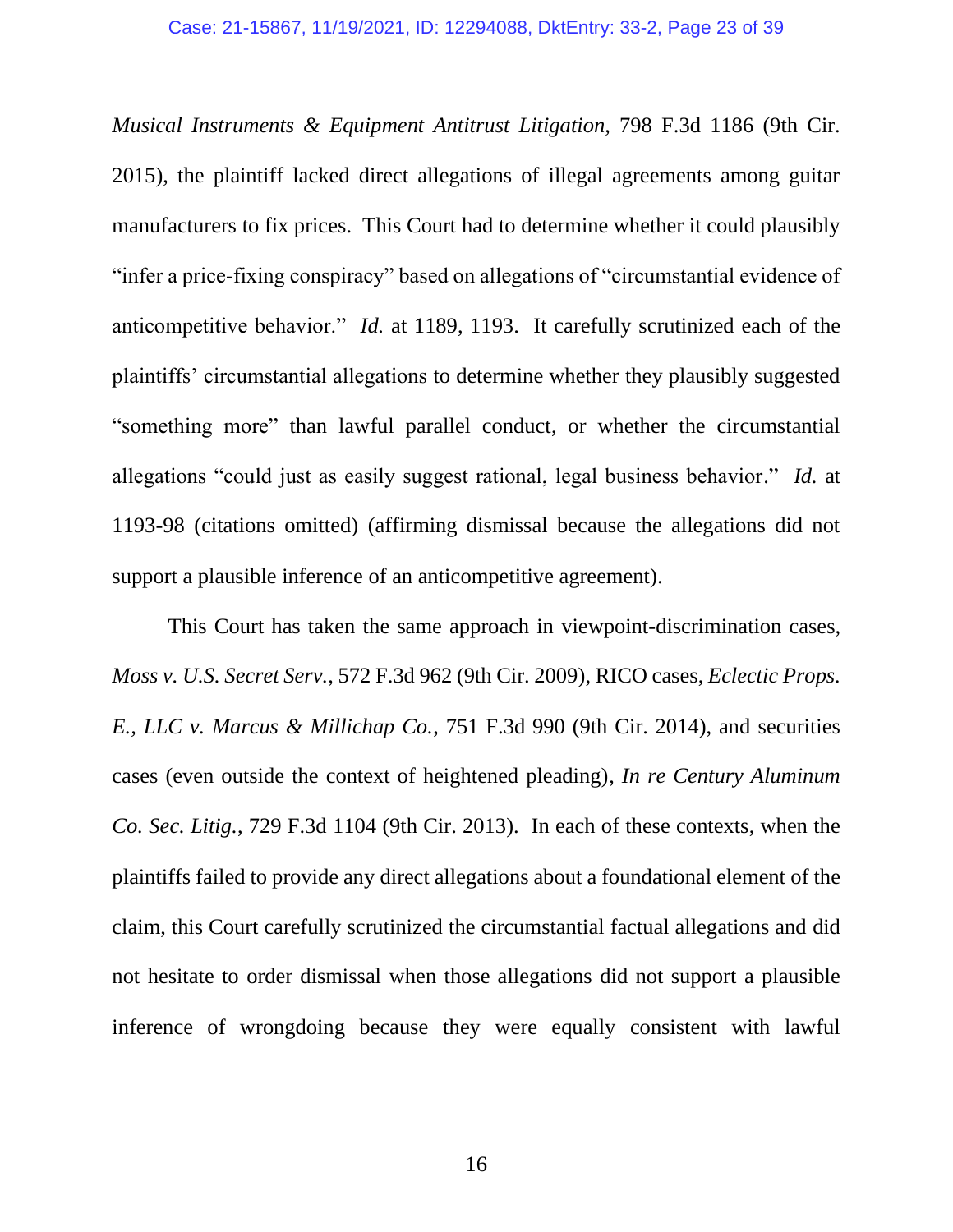<span id="page-23-1"></span>behavior.<sup>7</sup> As the Court summarized in *Century Aluminum*, "[w]hen faced with two possible explanations, only one of which can be true and only one of which results in liability, plaintiffs cannot offer allegations that are 'merely consistent with' their favored explanation but are also consistent with the alternative explanation." 729 F.3d at 1108. Instead, "[s]omething more is needed, such as facts tending to exclude the possibility that the alternative explanation is true." *Id*. 8

<span id="page-23-6"></span><span id="page-23-0"></span>*Twombly* and this Court's post-*Twombly* precedents should apply with full force in ERISA cases—as this Court already concluded in *White v. Chevron*, a recent unpublished opinion in a case similar to this one. 752 F. App'x 453. There, this Court—citing *Twombly* and *Century Aluminum*—affirmed the district court's

<span id="page-23-4"></span><span id="page-23-3"></span><span id="page-23-2"></span><sup>7</sup> *See, e.g.*, *Moss*, 572 F.3d at 970-972 (claim was inadequately pled because the factual allegations were merely "consistent with a viable First Amendment claim," and the "mere possibility" of misconduct is insufficient to reasonably infer a discriminatory intent); *Eclectic Props.*, 751 F.3d at 998-999 (significant increase in real estate prices was "consistent with Defendants' alleged fraudulent intent" but "d[id] not tend to exclude a plausible and innocuous alternative explanation," such as the variability of real estate values and fluctuations in prices over time).

<span id="page-23-5"></span><sup>8</sup> Plaintiffs cite *Starr v. Baca*, 652 F.3d 1202 (9th Cir. 2011), in arguing that they need not rule out rational alternative explanations for the circumstantial facts from which they ask this Court to infer an imprudent process. Pls.' Br. 21. But as this Court noted in *Eclectic Properties* when it rejected this same argument, in *Starr* the plaintiff's claims "survived a motion to dismiss by offering facts that tended to exclude the defendant's innocuous alternative explanation." 751 F.3d at 997; *accord Century Aluminum*, 729 F.3d at 1108 (similarly distinguishing *Starr* and stating that "[t]o render their explanation plausible, plaintiffs must do more than allege facts that are merely consistent with both their explanation and defendants' competing explanation").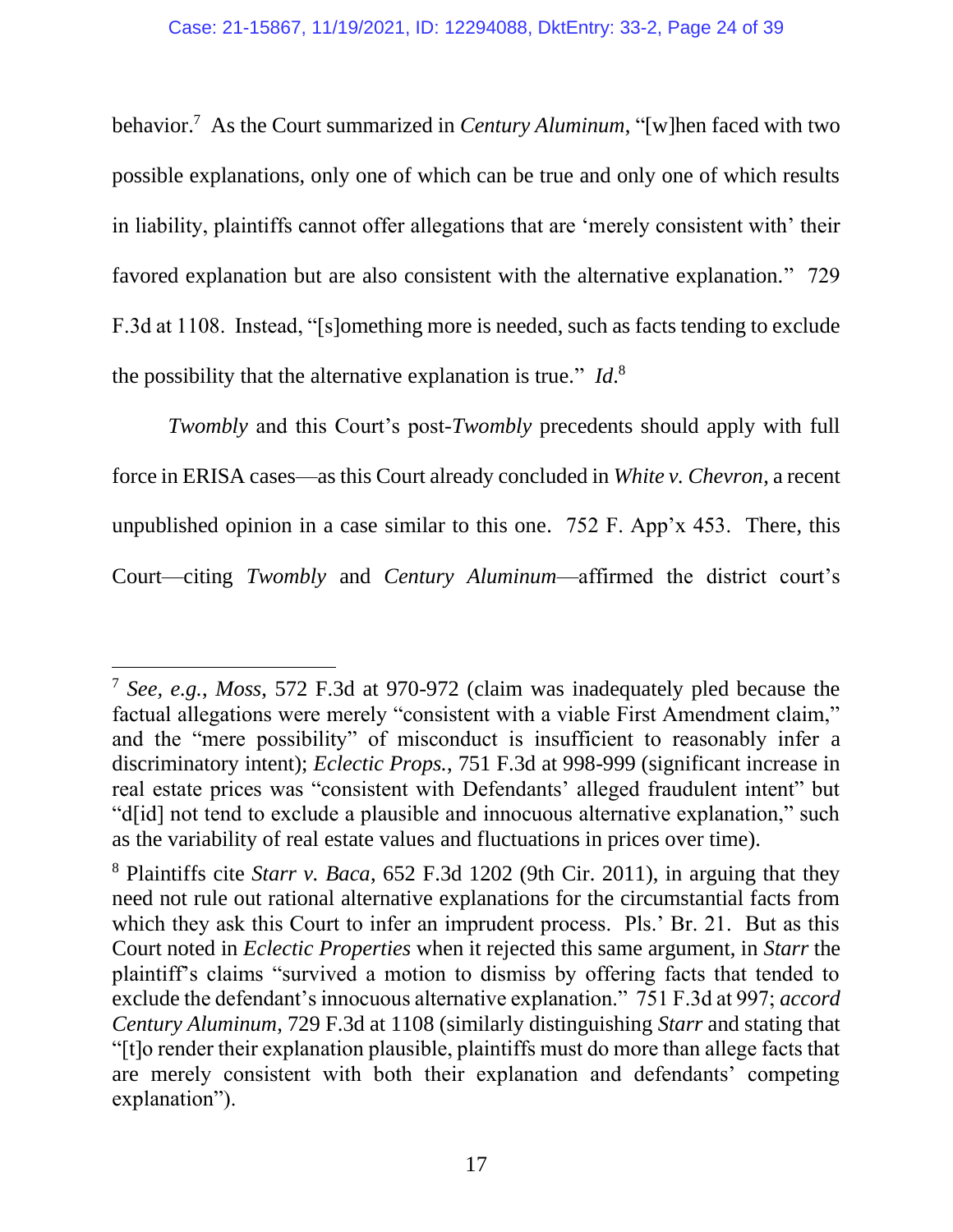### Case: 21-15867, 11/19/2021, ID: 12294088, DktEntry: 33-2, Page 25 of 39

dismissal of an ERISA complaint similar to Plaintiffs'. *See id.* at 454-55. In so doing, this Court explained that circumstantial allegations that a plan sponsor "could have chosen different vehicles for investment that performed better during the relevant period, or sought lower fees for administration of the fund" cannot survive dismissal. *Id.* at 455. Because allegations of this type do not make "it more plausible than not that any breach of fiduciary duty ha[s] occurred," they are insufficient to make out a claim under ERISA. *Id.*<sup>9</sup>

That conclusion is not only entirely consistent with this Court's post-*Twombly* precedents, but it is also eminently sound. As in the antitrust, RICO, securities, and discrimination cases discussed above, ERISA plaintiffs (including Plaintiffs here) often fail to present any direct allegations of the foundational element of a fiduciary breach claim—an imprudent decisionmaking process. *See* Pls.' Br. 11. Instead, they ask courts to infer wrongdoing from circumstantial allegations, such as the performance of funds included in a plan lineup compared to other available funds that could have been selected, or the fees of investment options or service providers

<span id="page-24-0"></span><sup>9</sup> *Tibble v. Edison International*, 843 F.3d 1187 (9th Cir. 2016) (*en banc*), which Plaintiffs heavily lean on, was not about whether the plaintiffs had satisfied the *Twombly pleading standard, and this Court did not opine on what would be* required to do so in context of an ERISA challenge to a plan line-up. Furthermore, this Court merely noted in *Tibble* that fiduciaries must consider investments that "are substantially identical—other than their lower cost." *Id.* at 1198. Here, however, Plaintiffs have not sufficiently alleged that the investments were in fact identical. *See* pp. 19-20, *infra*.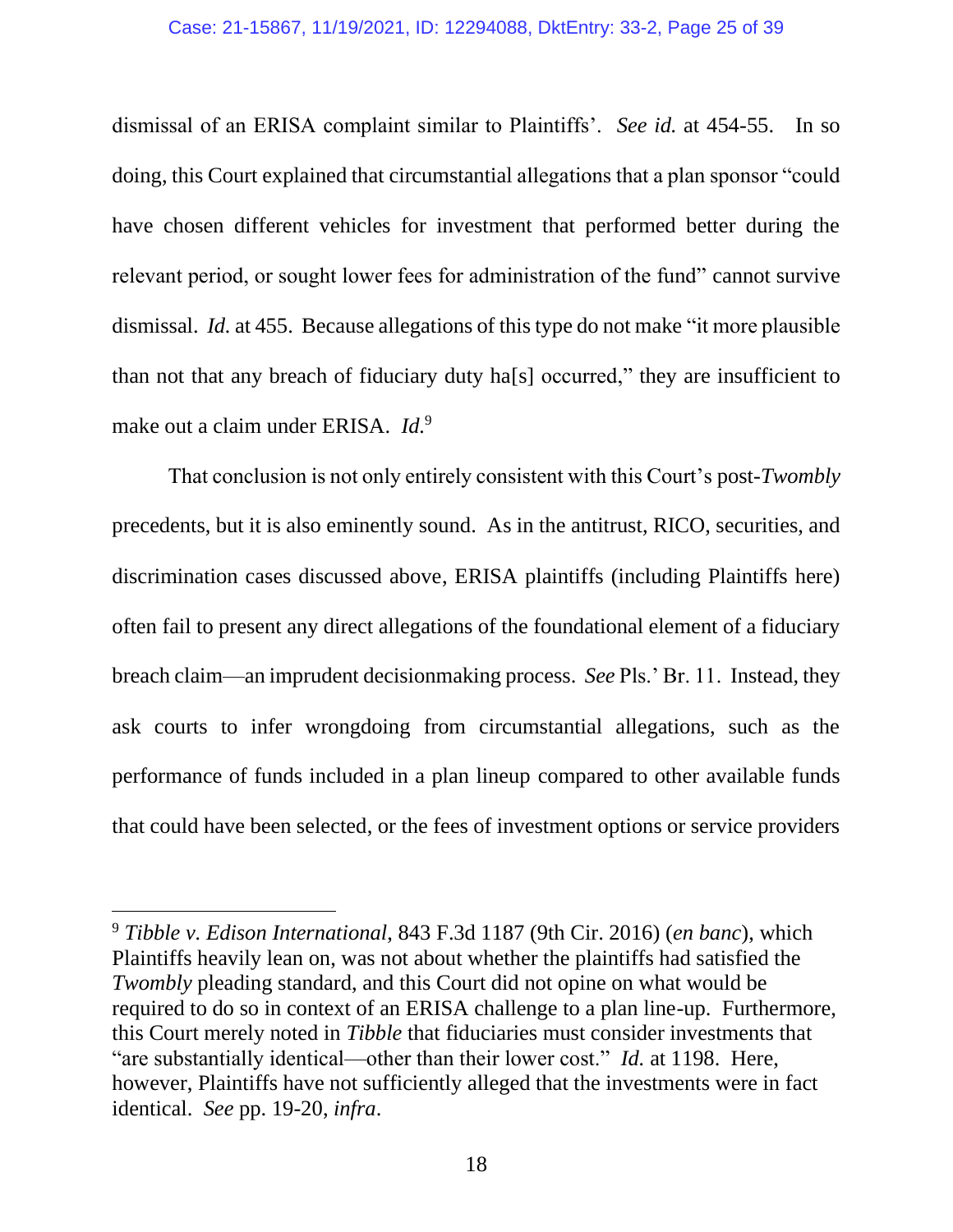#### Case: 21-15867, 11/19/2021, ID: 12294088, DktEntry: 33-2, Page 26 of 39

compared to alternatives in the market. But those circumstantial allegations are often consistent with entirely lawful conduct, particularly given the range of reasonable options available to fiduciaries for any decision they must make. And when that is true, as it is here, the claim is properly dismissed.

<span id="page-25-0"></span>Plaintiffs' allegation that Defendants were imprudent in failing to replace funds with cheaper alternatives provides a perfect example of this sort of speculation. 2-ER-125-132 (First Am. Compl. ¶¶ 72-89). Plaintiffs ask this Court to infer that plan fiduciaries were not acting in participants' sole interests because they chose to maintain certain investment options when they could have selected allegedly identical lower-cost funds. *Id.* But as the district court explained, there was "an obvious alternative explanation" for Defendants' decision—namely, that the Plan used a revenue-sharing arrangement through which the additional fees covered recordkeeping and other administrative services. *See* 1-ER-7; *see also* p. 5, *supra*. Indeed, judicially noticeable forms before the district court showed that this was precisely the case. 1-ER-7. As noted above, this fee-sharing reflects the reality that, for plan investments, the plan's recordkeeper performs many of the administrative services that otherwise would have to be performed by the mutual fund's service provider. For institutional share classes, that reality is already reflected in the lower expense ratio, which is why institutional share classes provide far less, if any, revenue-sharing.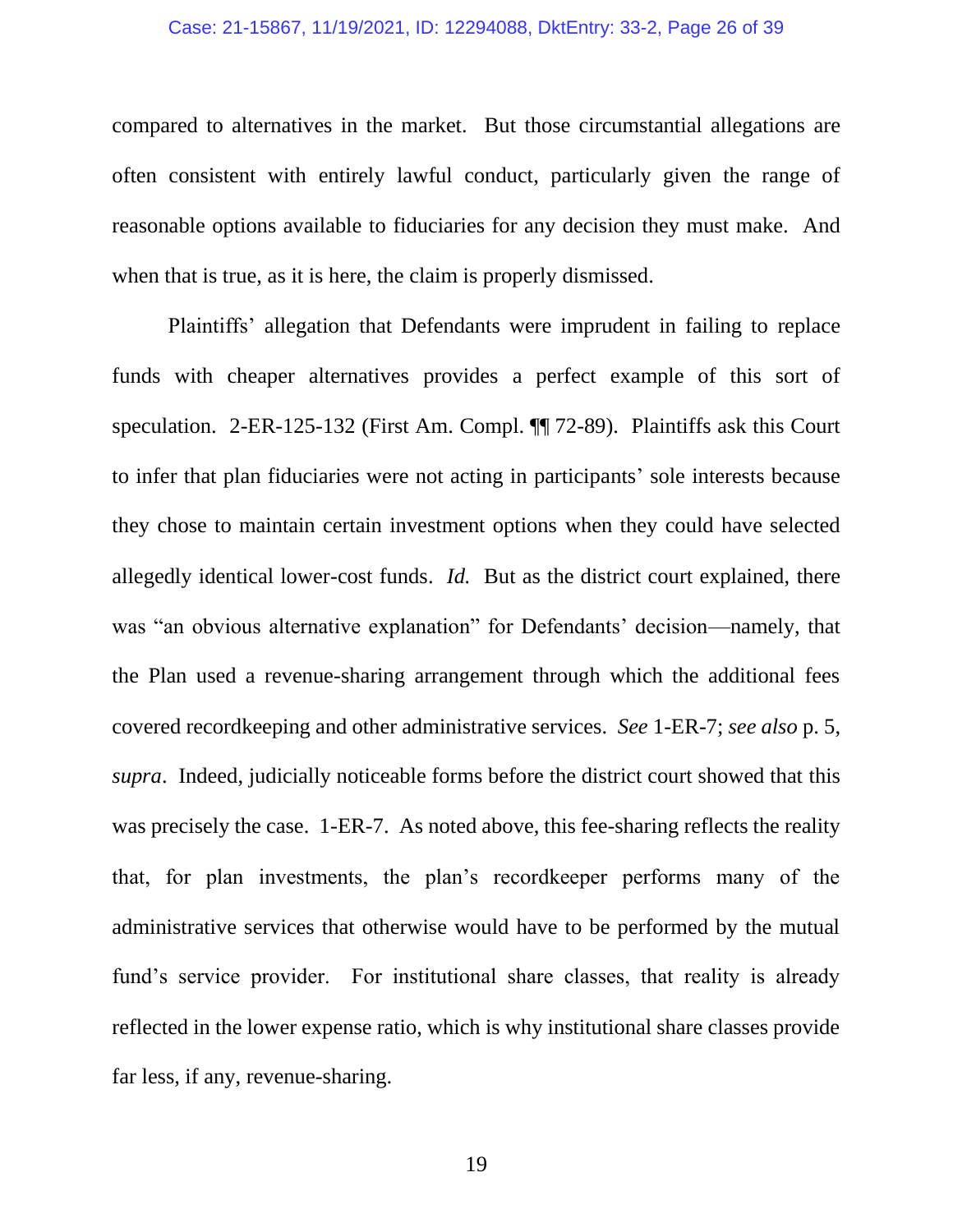The decision to pay recordkeeping expenses using an asset-based, revenuesharing model—rather than to offer alternative investment structures or share classes that would require separate, hard-dollar recordkeeping fees to be deducted from participants' accounts—involves a discretionary judgment about who should shoulder the greater burden of plan recordkeeping expenses. If an asset-based, revenue-sharing model is chosen, the burden often falls more heavily on participants with higher account balances. If a plan offers investment structures that do not pay revenue sharing (*e.g.*, certain institutional share classes of mutual funds, certain unit classes of collective trusts, or separate accounts), then all participants must pay the same hard-dollar fee, which disproportionately affects participants with smaller account balances. Neither choice is necessarily right or wrong, and neither choice provides any basis to infer that plan fiduciaries lacked a sound decisionmaking process.<sup>10</sup>

In their opening brief, Plaintiffs' response is to offer yet more guesswork. Plaintiffs muse: "What if the revenue sharing was used to pay kick-backs to the Plan's recordkeeper Fidelity? Or Fidelity intentionally overcharged for recordkeeping in order to justify the amount of revenue sharing it received?" Pls.' Br. 30. This is rank speculation, not factual allegation. Plaintiffs' conclusory

<span id="page-26-0"></span><sup>10</sup> *Deloitte Benchmarking Survey* 20 (describing and providing data regarding the variety of approaches taken by plans with respect to recordkeeping fees).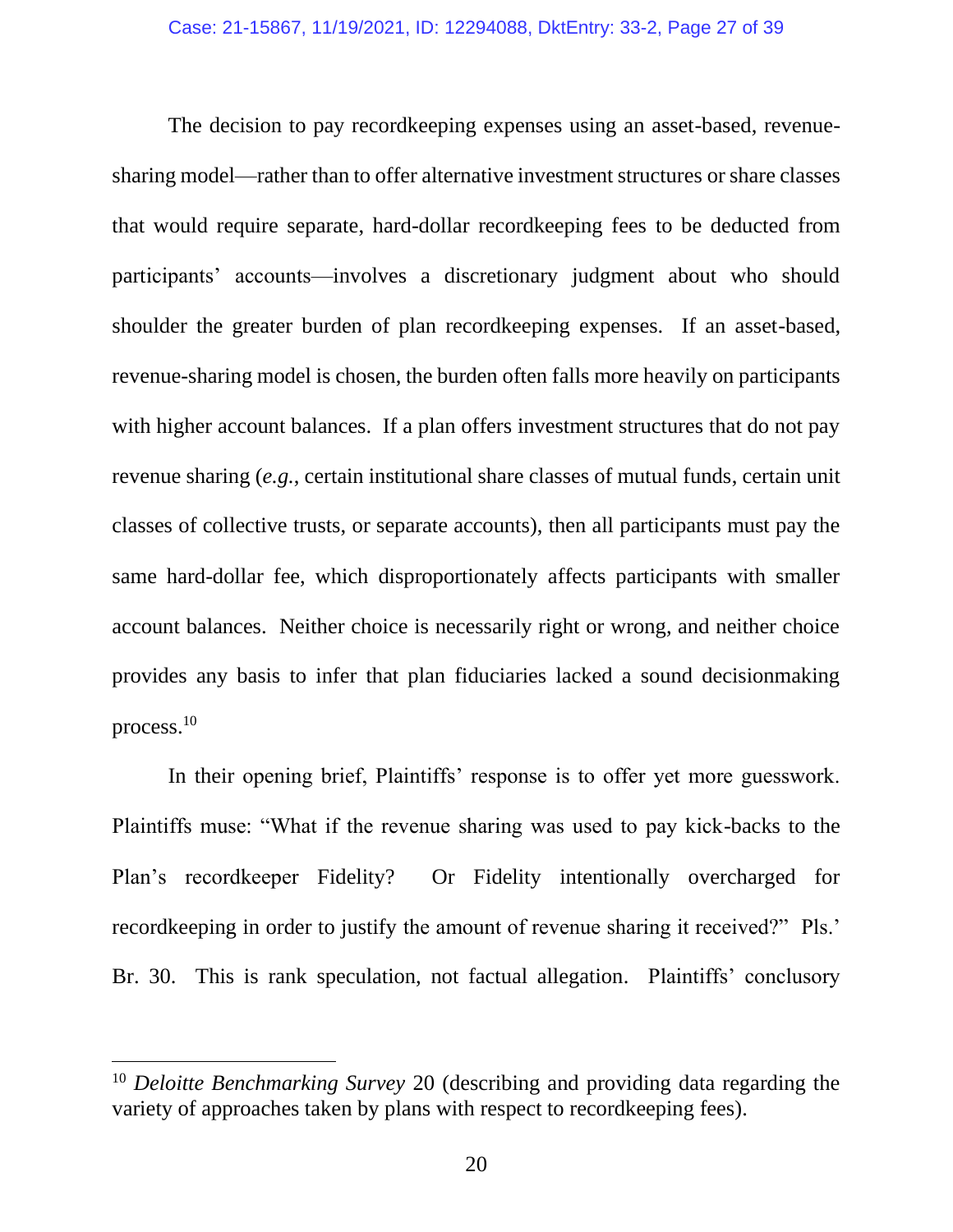### Case: 21-15867, 11/19/2021, ID: 12294088, DktEntry: 33-2, Page 28 of 39

assertion that the plan fiduciaries' chosen share classes provided "no benefit" to the plan were thus insufficient to survive a motion to dismiss. 2-ER-129 (First Am. Compl. ¶ 81).

Indeed, had Defendants chosen *not* to utilize revenue sharing, they might have been sued on that basis instead, on the theory that failing to do so increased the "Net Investment Expense" of the funds. *See* Salesforce Br. 34 (discussing the value of revenue sharing from the Institutional/R5 share class)*; see, e.g.*, Am. Compl. ¶¶ 128- 168, *Albert v. Oshkosh Corp.*, No. 1:20-cv-00901 (E.D. Wis. Aug. 31, 2020), ECF No. 20; Am. Compl. ¶¶ 127-166, *Cotter v. Matthews Int'l Corp.*, No. 1:20-cv-01054 (E.D. Wis. Sept. 25, 2020), ECF No. 17 (same).

As these dueling theories demonstrate, ERISA fiduciaries making discretionary decisions are at risk of being sued for breach of the duty of prudence seemingly no matter what decision they make. Fiduciaries are sued for offering numerous investments in the same style (as in this case), and for offering only one investment in a given investment style; $\frac{11}{11}$  for failing to divest from stocks with declining share prices or high risk profiles, <sup>12</sup> and for failing to *hold onto* such stock

<sup>11</sup> *Compare* 2-ER-123-125 (First Am. Compl. ¶¶ 68-71) *with* Am. Compl., *In re GE ERISA Litig.*, No. 1:17-cv-12123 (D. Mass. Jan. 12, 2018), ECF No. 35

<span id="page-27-0"></span><sup>12</sup> *In re RadioShack Corp. ERISA Litig.*, 547 F. Supp. 2d 606, 611 (N.D. Tex. 2008) (plaintiffs alleged that defendants failed "to divest the plans of all RadioShack stock . . . despite the fact that they knew the stock price was inflated").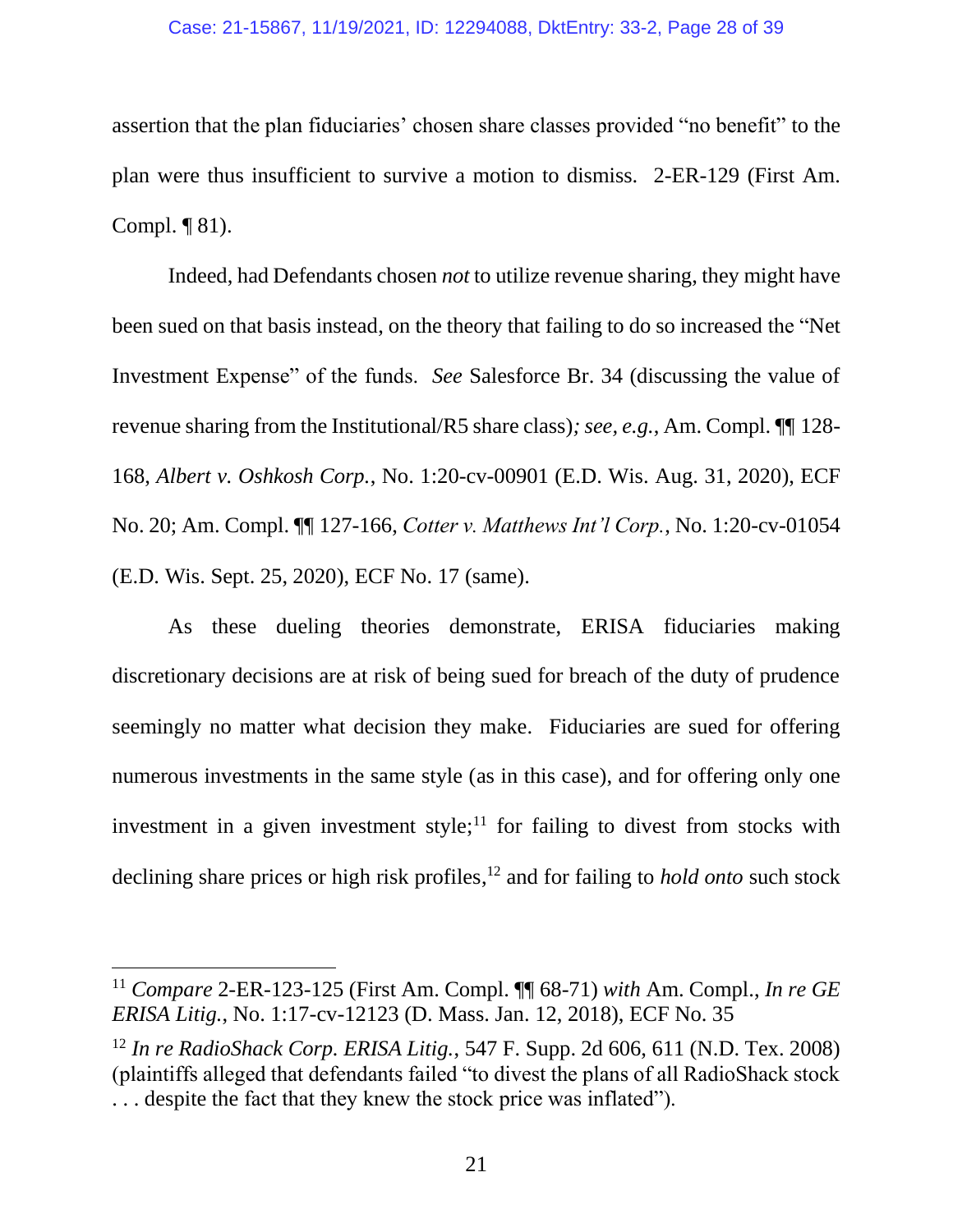because high risk can produce high reward; $13$  for making available investment options that plaintiffs' lawyers deem too risky, $14$  and conversely for taking what other plaintiffs' lawyers deem an overly cautious approach.<sup>15</sup> Indeed, plaintiffs have advanced "diametrically opposed" theories of liability *against the same defendant*, giving new meaning to the phrase "cursed-if-you-do, cursed-if-you-don't."<sup>16</sup>

This dynamic—with new and often contradictory circumstantial theories of imprudence popping up every year—has created an untenable situation for fiduciaries, whose jobs have become virtually impossible. It creates huge barriers for plan sponsors attempting to recruit individuals (like human-resources

<span id="page-28-4"></span><sup>13</sup> *E.g.*, *Thompson v. Avondale Indus., Inc.*, 2000 WL 310382, at \*1 (E.D. La. Mar. 24, 2000) (plaintiff alleged that fiduciaries "prematurely" divested ESOP stock).

<span id="page-28-3"></span><span id="page-28-1"></span><sup>14</sup> *E.g.*, *In re Citigroup ERISA Litig.*, 104 F. Supp. 3d 599, 608 (S.D.N.Y. 2015), *aff'd sub nom.*, *Muehlgay v. Citigroup Inc.*, 649 F. App'x 110 (2d Cir. 2016); *PBGC*, 712 F.3d at 711.

<span id="page-28-0"></span><sup>15</sup> *See Brown v. Am. Life Holdings, Inc.*, 190 F.3d 856, 859-60 (8th Cir. 1999) (assuming without deciding that "the fiduciary duty of prudent diversification can be breached by maintaining an investment portfolio that is *too safe and conservative*"); Compl., *Barchock v. CVS Health Corp.*, No. 1:16-cv-00061 (D.R.I. Feb. 11, 2016), ECF No. 1 (alleging plan fiduciaries breached the duty of prudence by investing portions of the plan's stable value fund in conservative money market funds and cash management accounts).

<span id="page-28-2"></span><sup>16</sup> *E.g.*, *Evans v. Akers*, 534 F.3d 65, 68 (1st Cir. 2008) (involving claims that fiduciaries breached ERISA duties by maintaining a "heavy investment in Grace securities when the stock was no longer a prudent investment" and noting "[a]nother suit challenging the actions of Plan fiduciaries" that "asserted a diametrically opposed theory of liability"—"that the Plan fiduciaries had imprudently *divested* the Plan of its holdings in Grace common stock despite the company's solid potential to emerge from bankruptcy" (citation omitted)).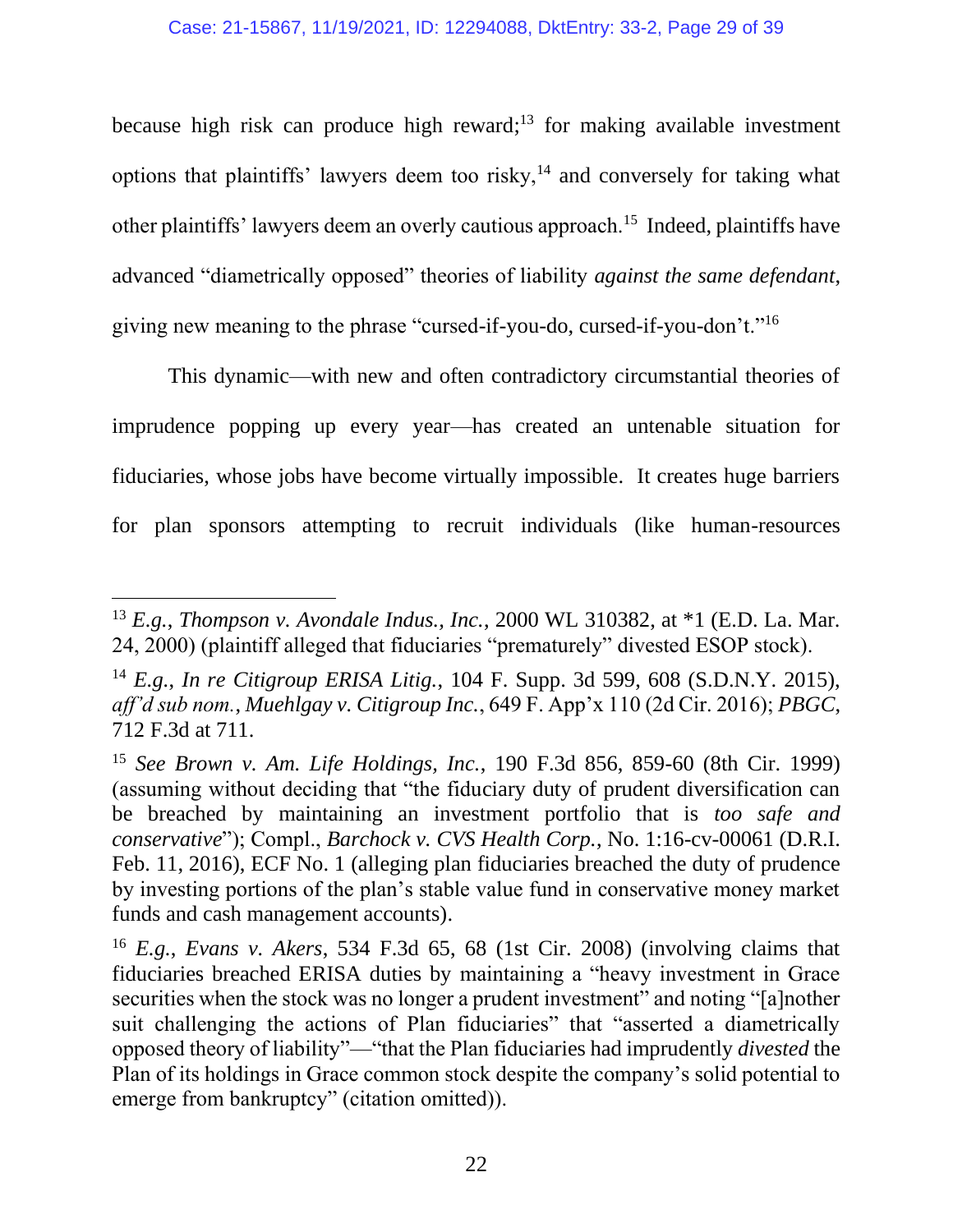#### Case: 21-15867, 11/19/2021, ID: 12294088, DktEntry: 33-2, Page 30 of 39

<span id="page-29-2"></span>professionals) to serve as plan fiduciaries, knowing that at any time they could be sued in an ERISA class action—an event that has very real consequences when a fiduciary tries to refinance her home mortgage, start a business, or apply for a loan for her children's college expenses. *Cunningham v. Cornell Univ.*, 2018 WL 1088019, at \*1 (S.D.N.Y. Jan. 19, 2018) (noting the "tremendous power to harass" individual fiduciaries in this way).

<span id="page-29-4"></span><span id="page-29-0"></span>The recent surge of litigation has also sent a clear signal to employers: You can—and will—be sued, essentially no matter what you do. Courts have recognized this dilemma, noting that ERISA fiduciaries often find themselves "between a rock and a hard place," *Fifth Third*, 533 U.S. at 424, or on a "razor's edge," *Armstrong v. LaSalle Bank Nat'l Ass'n*, 446 F.3d 728, 733 (7th Cir. 2006). Consequently, the Supreme Court has instructed lower courts that "careful, context-sensitive scrutiny of a complaint's allegations," through a motion to dismiss, is the appropriate way to accomplish the "important task" of "divid[ing] the plausible sheep from the meritless goats." *Fifth Third*, 573 U.S. at 425.

<span id="page-29-8"></span><span id="page-29-7"></span><span id="page-29-6"></span><span id="page-29-5"></span><span id="page-29-3"></span><span id="page-29-1"></span>While *White* already recognizes that this Court's non-ERISA caselaw establishes the proper standard to apply to a motion to dismiss under ERISA, it would be beneficial for this Court to issue a published opinion adopting the approach from *Musical Instruments*, *Eclectic Properties*, *Moss*, and *Century Aluminum* in ERISA cases. *See White*, 752 F. App'x at 454-55. Given the increasing number of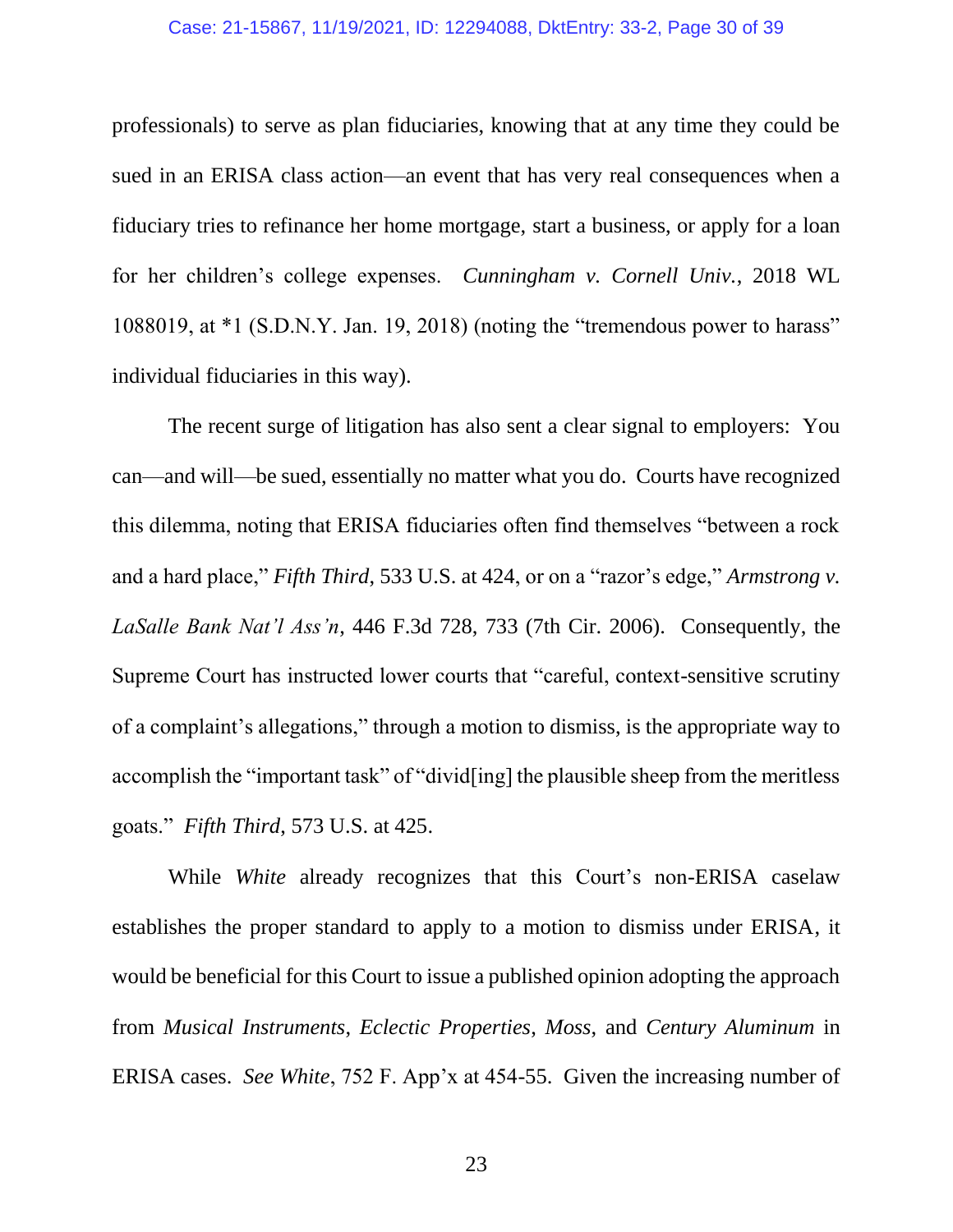ERISA lawsuits—and Plaintiffs' continued reliance on an outlier out-of-circuit opinion *rejecting* the application of *Twombly*'s pleading standard to ERISA cases,<sup>17</sup> it would be particularly helpful for district courts to have published guidance on the proper standard to apply in ERISA suits.

## <span id="page-30-0"></span>**B. Allowing hindsight-based disagreement with discretionary fiduciary decisions would encourage meritless lawsuits designed to extract costly settlements.**

<span id="page-30-4"></span>As the Supreme Court recognized in *Twombly*, enforcing the pleading rules is necessary to guard against speculative suits that "push cost-conscious defendants to settle even anemic cases." 550 U.S. at 558-59. In ERISA cases, discovery is entirely asymmetrical and can easily run in the millions of dollars for a defendant. *See*  Lockton Financial Services Claims Practice, *Fiduciary Liability Claim Trends* 1 (Feb. 2017), https://bit.ly/3viCsd2. Indeed, "the prospect of discovery in a suit claiming breach of fiduciary duty is ominous, potentially exposing the ERISA fiduciary to probing and costly inquiries and document requests about its methods and knowledge at the relevant times." *PBGC*, 712 F.3d at 719. While discovery is, of course, sometimes appropriate, the price of discovery (financial and otherwise) "elevates the possibility that 'a plaintiff with a largely groundless claim [will] simply take up the time of a number of other people, with the right to do so representing an

<span id="page-30-3"></span><span id="page-30-2"></span><span id="page-30-1"></span><sup>17</sup> Plaintiffs rely heavily upon the Third Circuit's decision in *Sweda*. There, the court "decline[d] to extend" the *Twombly* pleading standard beyond the antitrust context. 923 F.3d at 326. That approach is irreconcilable with this Court's precedents, as explained above, and should be squarely rejected.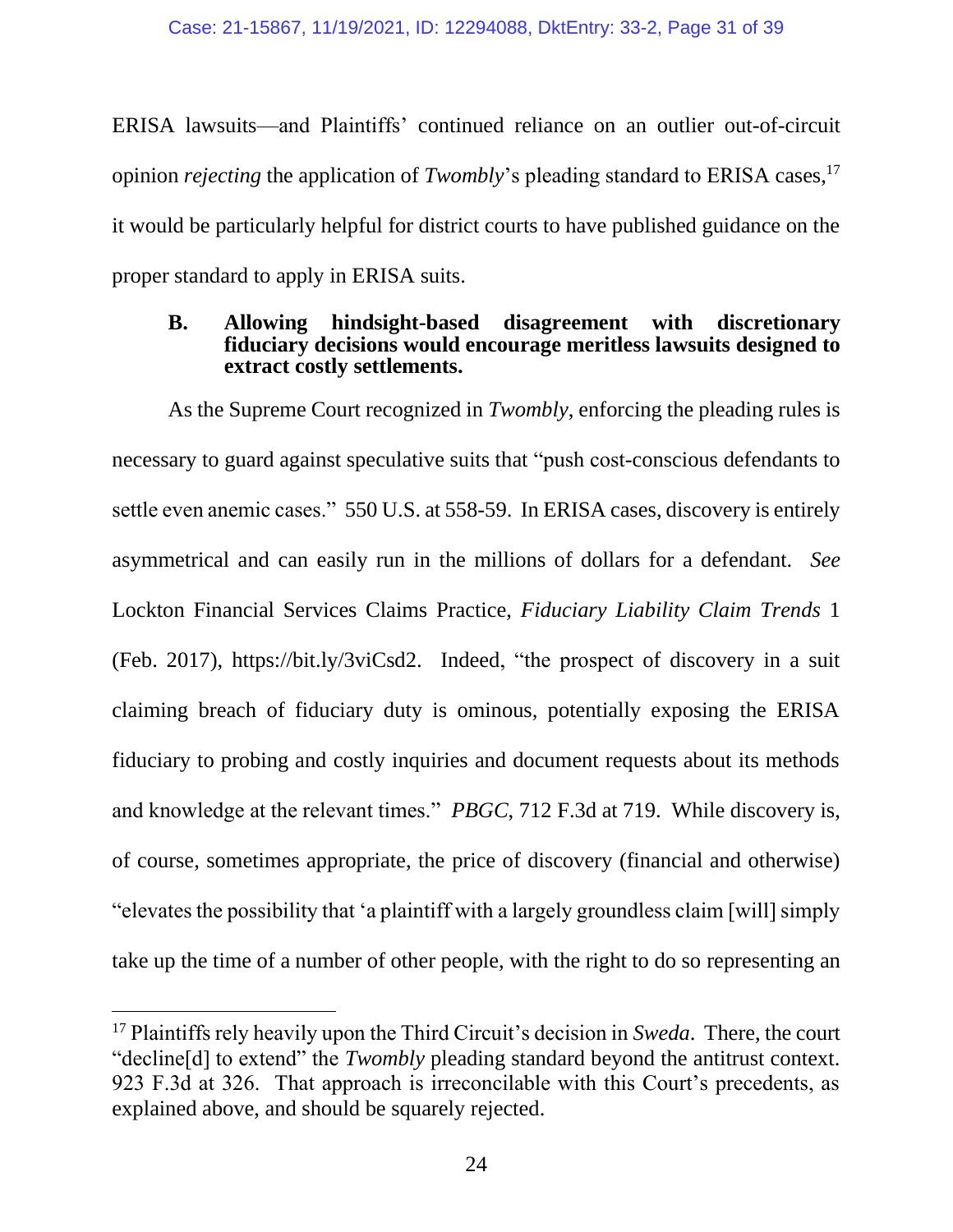#### <span id="page-31-1"></span>Case: 21-15867, 11/19/2021, ID: 12294088, DktEntry: 33-2, Page 32 of 39

*in terrorem* increment of the settlement value, rather than a reasonably founded hope that the discovery process will reveal relevant evidence." *Id.* (quoting *Dura Pharm., Inc. v. Broudo*, 544 U.S. 336, 347 (2005)).

Regardless of the merits of the underlying claims, proceeding to trial can be risky as defendants are often staring down astronomical damages figures that outstrip their annual contributions. *See, e.g.*, Findings of Fact and Conclusions of Law ¶ 4, *Ramos v. Banner Health*, No. 1:15-cv-02556 (D. Colo. May 20, 2020), ECF No. 470 (defendant that contributed \$71 million in matching employer contributions faced \$85 million in potential damages). These damages calculations can be highly suspect—as courts have recognized in the few cases that have proceeded to trial. *See, e.g.*, *id.* ¶ 187 (throwing out plaintiffs' damages model as "unreliable" where plaintiffs' expert "relied almost exclusively on his unquantifiable and non-replicable experience"); *Wildman v. Am. Century Servs., LLC*, 362 F. Supp. 3d 685, 710-11 (W.D. Mo. 2019) (concluding that plaintiffs had failed to prove a prima facie case of loss after cataloguing the extensive flaws in plaintiffs' damages model). But the risk that a district court might nevertheless accept these calculations is often too great for defendants to bear.

## <span id="page-31-2"></span>**C. Strike suits like this one ultimately harm plan participants.**

<span id="page-31-0"></span>If ERISA suits are allowed to proceed past dismissal without the proper scrutiny of circumstantial allegations, they will have significant negative

25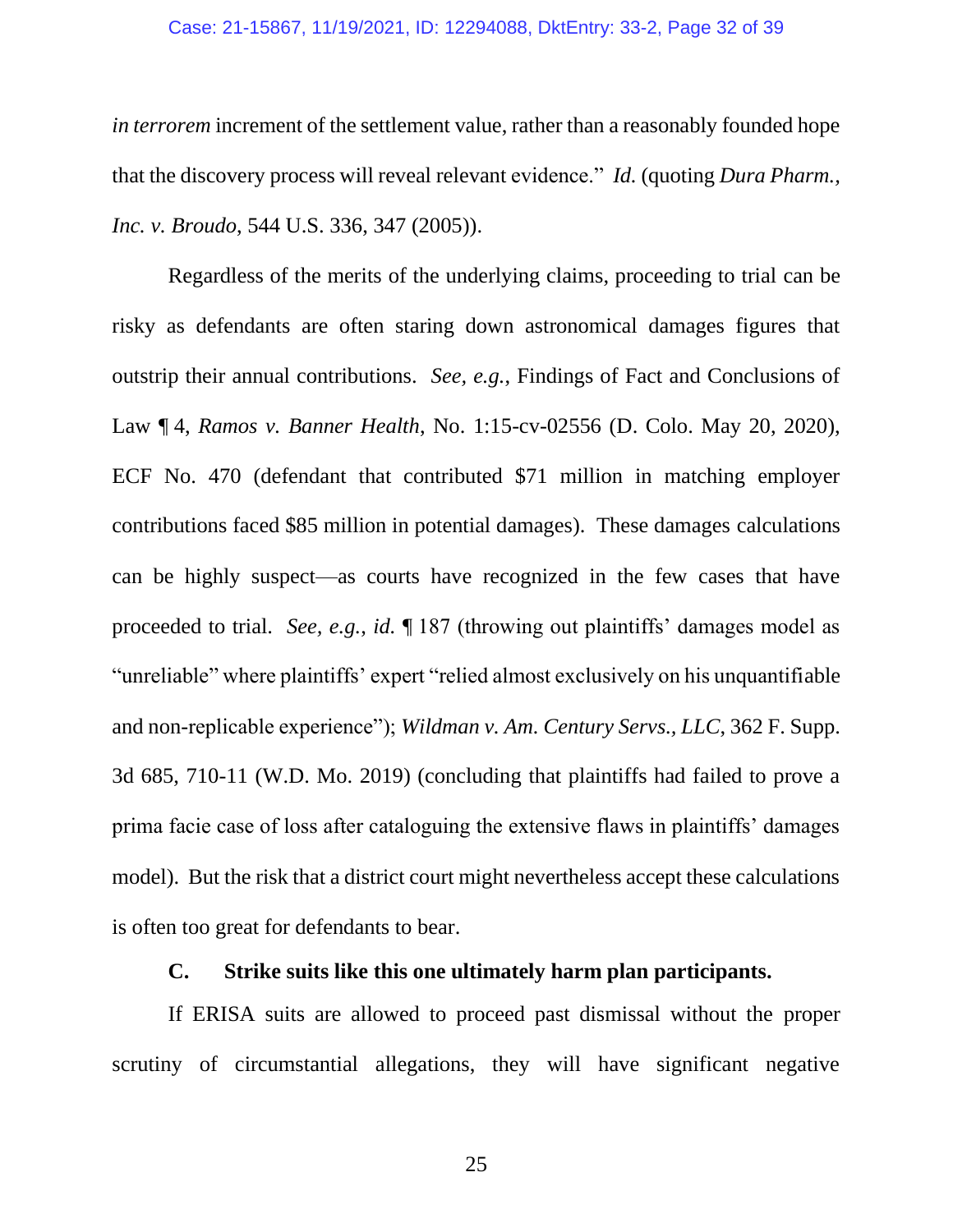#### Case: 21-15867, 11/19/2021, ID: 12294088, DktEntry: 33-2, Page 33 of 39

consequences for plan sponsors and plan participants alike. These complaints put enormous pressure on plan sponsors to settle even meritless suits, and they push plan fiduciaries to prioritize low fees at all costs, rather than to make decisions based on well-established principles of plan management. The upshot will be fewer employers sponsoring plans, less-generous benefits, and less choice for plan participants—an outcome wholly at odds with the purpose of ERISA.

<span id="page-32-3"></span><span id="page-32-2"></span><span id="page-32-1"></span><span id="page-32-0"></span>To start, the pressure created by these suits undermines one of the most important aspects of ERISA—the value of innovation, diversification, and employee choice. Plaintiffs' attorneys have often taken a cost-above-all approach, filing strike suits against any sponsors that take into account considerations other than cost notwithstanding ERISA's direction to do precisely that. *White v. Chevron Corp.*, 2016 WL 4502808, at \*10 (N.D. Cal. Aug. 29, 2016); *cf.* U.S. Dep't of Labor, *A Look at 401(k) Plan Fees* 1 (Sept. 2019), https://bit.ly/2RZ2YtF (urging plan participants to "[c]onsider fees as one of several factors in your decision making" and noting that "cheaper is not necessarily better"). In other words, while "nothing in ERISA requires every fiduciary to scour the market to find and offer the cheapest possible fund," these lawsuits impose precisely that type of pressure—even though these low-cost funds "might, of course, be plagued by other problems." *Hecker*, 556 F.3d at 586; *see also* David McCann, *Passive Aggression*, CFO (June 22, 2016), https://bit.ly/2Sl55Yq (noting that these lawsuits push plan fiduciaries toward the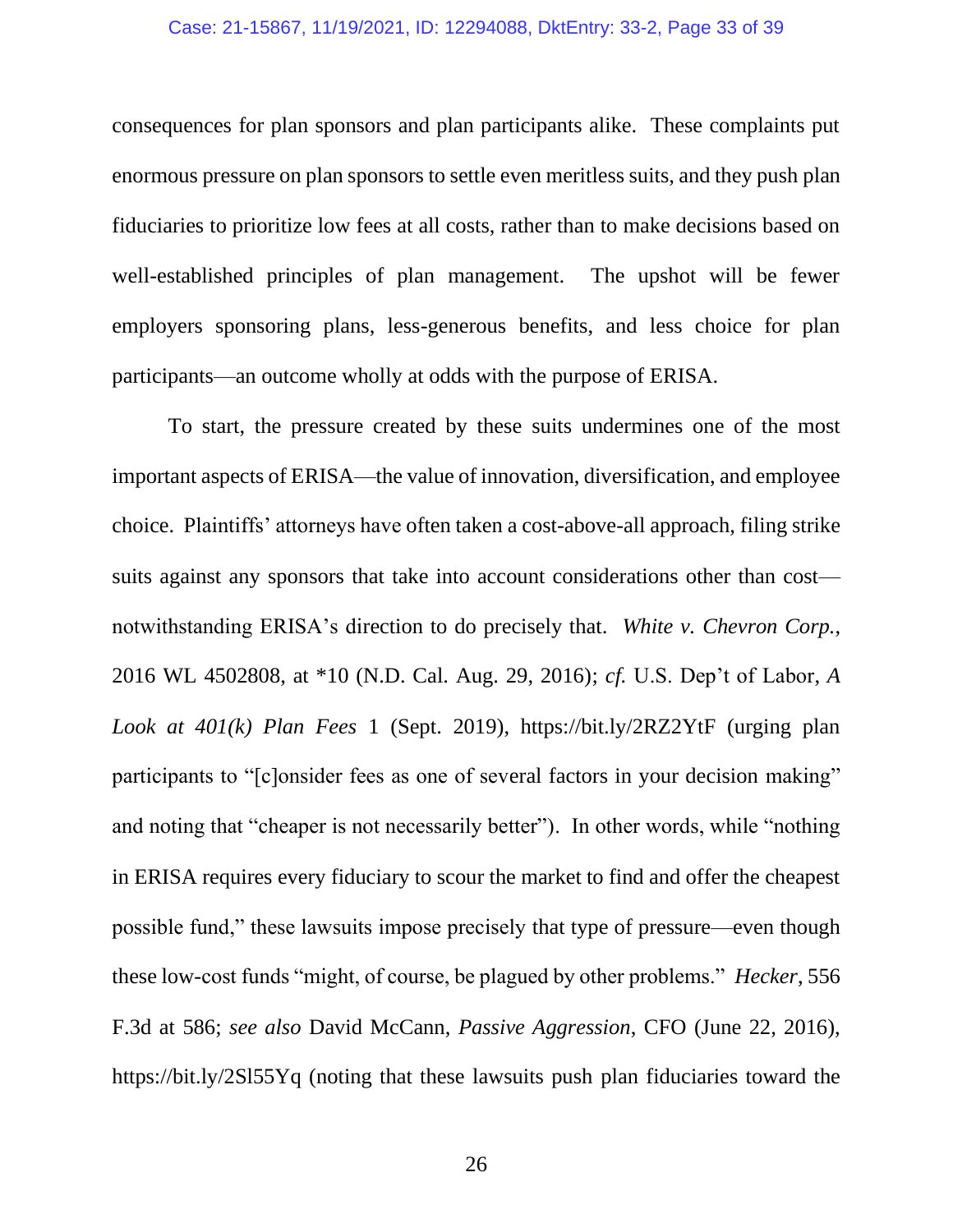#### Case: 21-15867, 11/19/2021, ID: 12294088, DktEntry: 33-2, Page 34 of 39

"lowest-cost fund," which is not always "the most prudent" option). Thus, the more these suits survive dismissal, the more a fiduciary might feel that she has no choice but to offer only "a diversified suite of passive investments"—despite "actually think[ing] that a mix of active and passive investments is best." *Id.* Indeed, that is already happening. "Before the increases in  $401(k)$  plan litigation, some fiduciaries offered more asset class choice by including specialty assets, such as industryspecific equity funds, commodities-based funds, and narrow-niche fixed income funds[,] options [that] could potentially enhance expected returns in well-managed and monitored portfolios." Mellman & Sanzenbacher, *supra*, at 5. Now fiduciaries overwhelming choose purportedly "'safe' funds over those that could add greater value." *Id.*

The choice among funds and services offered within a diversified plan lineup like this one should rest with plan fiduciaries and participants—who, after all, are "the people [with] the most interest in the outcome," *Loomis v. Exelon Corp.*, 658 F.3d 667, 673-74 (7th Cir. 2011)*.* Indeed, the statute encourages "sponsors to allow more choice to participants." *Id.* That is precisely what Salesforce has done here.

Moreover, given the constantly evolving (and contradictory) theories asserted in these types of cases, even plan fiduciaries that do their best to avoid litigation may find themselves sued regardless. *See* pp. 20-22, *supra*. This dynamic not only imposes significant litigation costs and settlement pressure on plan fiduciaries, it

<span id="page-33-0"></span>27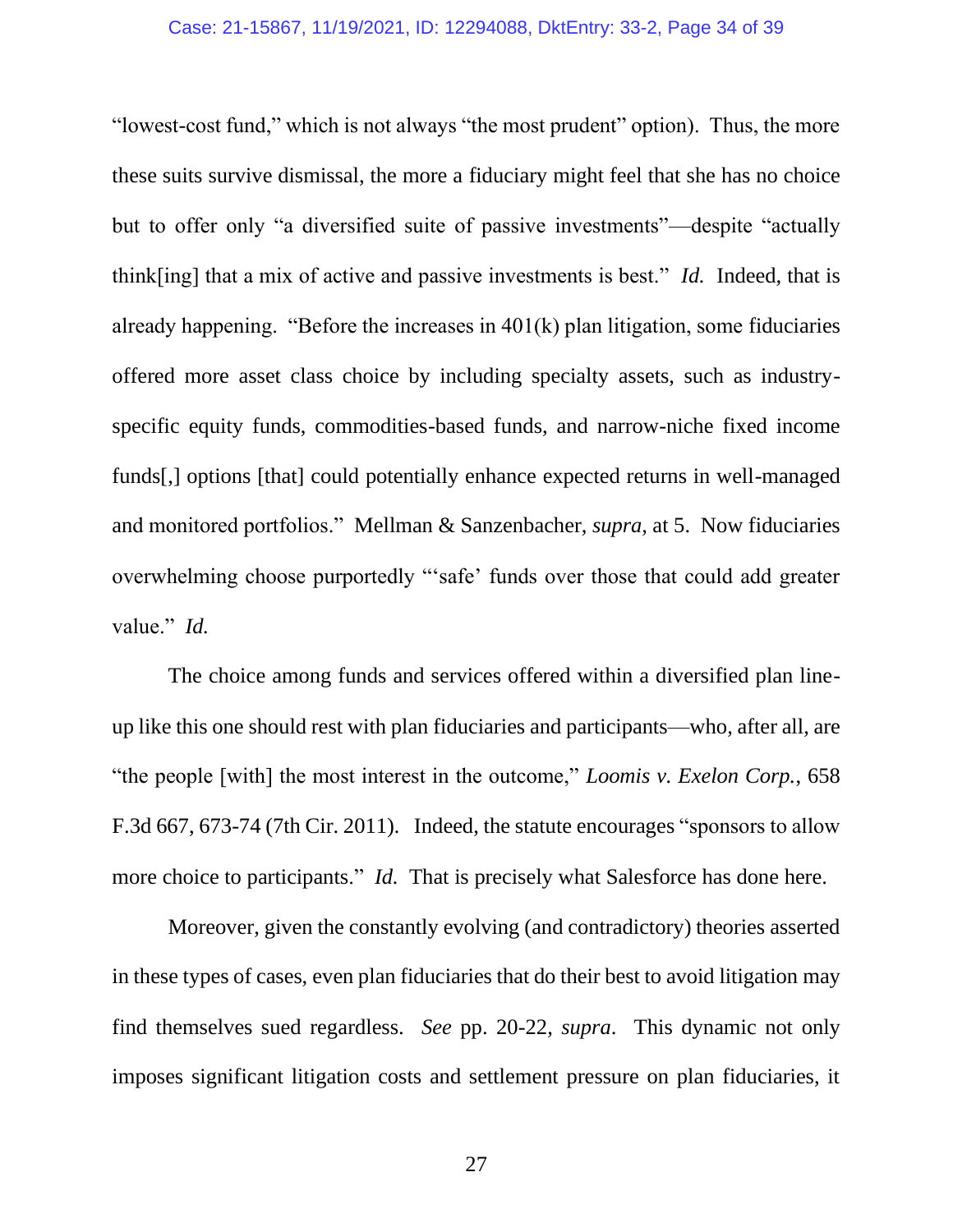### Case: 21-15867, 11/19/2021, ID: 12294088, DktEntry: 33-2, Page 35 of 39

also has upended the fiduciary-insurance industry.<sup>18</sup> The risks of litigation have pushed fiduciary insurers "to raise insurance premiums, increase policyholder deductibles, and restrict exposure with reduced insurance limits." *Excessive Fee Litigation* 4. These consequences harm plan participants. If employers need to absorb the litigation risks and costs of higher insurance premiums, then many employers will inevitably offer less generous benefits. And for smaller employers, the ramifications are even starker: if they "cannot purchase adequate fiduciary liability insurance to protect their plan fiduciaries, the next step is to stop offering retirement plans to their employees." *Excessive Fee Litigation* 4. That result would undermine a primary purpose of ERISA, which was to *encourage* employers to voluntarily offer retirement plans to their employees.

<span id="page-34-4"></span><span id="page-34-2"></span><span id="page-34-1"></span><span id="page-34-0"></span>\* \* \*

Adopting anything less than the "careful . . . scrutiny" of ERISA complaints prescribed by the Supreme Court in *Twombly* and *Fifth Third* would create precisely the types of "undu[e]" administrative costs and litigation expenses that Congress intended to avoid in crafting ERISA. *Conkright*, 559 U.S. at 516-17. For the 34%

<span id="page-34-3"></span><sup>18</sup> Judy Greenwald, Business Insurance, *Litigation Leads to Hardening Fiduciary Liability Market* (Apr. 30, 2021), https://bit.ly/3ytoRBX; *see also* Jacklyn Wille, *Spike in 401(k) Lawsuits Scrambles Fiduciary Insurance Market*, Bloomberg Law (Oct. 18, 221), https://bit.ly/307mOHg (discussing the "sea change" in the market for fiduciary insurance).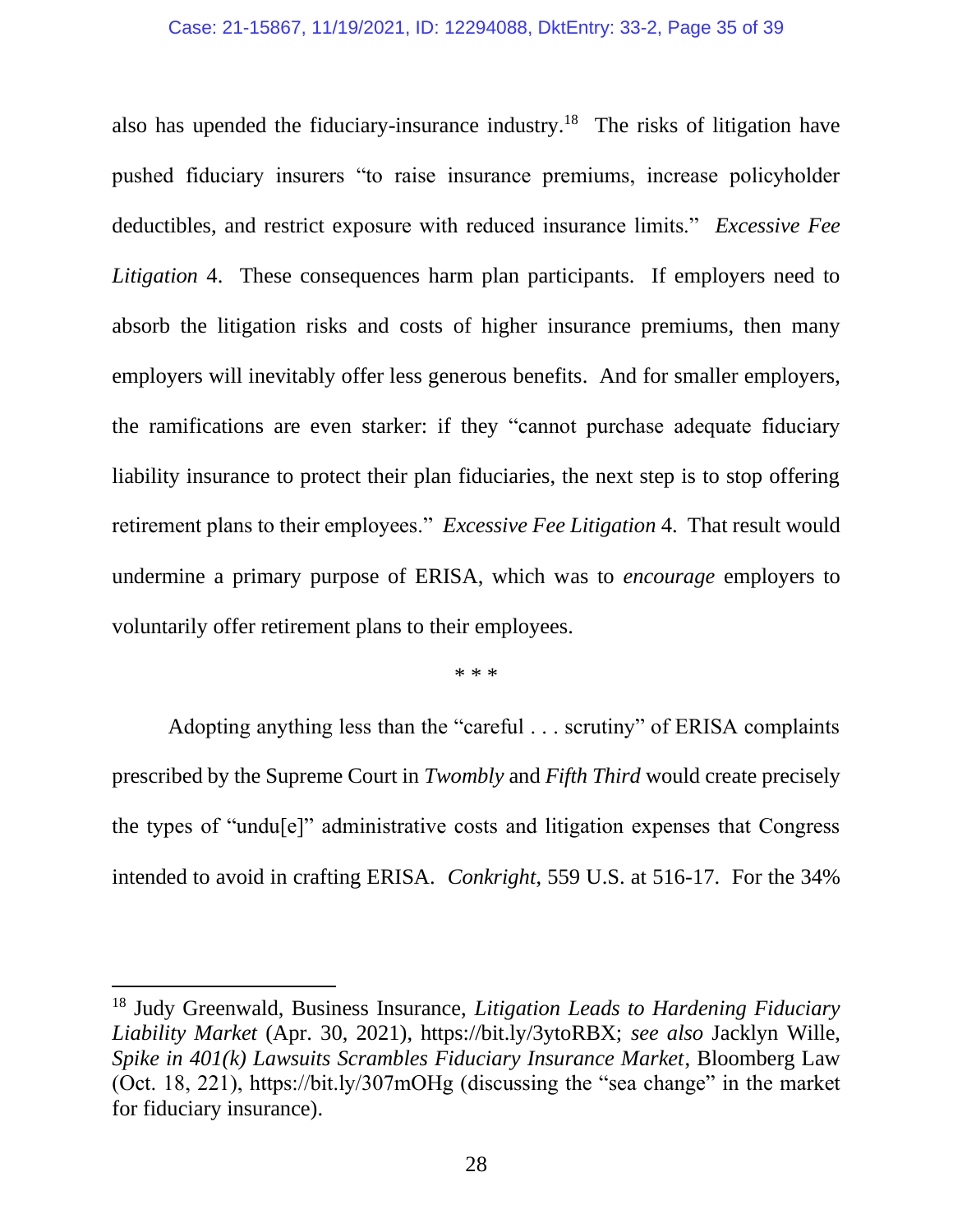### Case: 21-15867, 11/19/2021, ID: 12294088, DktEntry: 33-2, Page 36 of 39

of plan sponsors that are small or mid-sized businesses,<sup>19</sup> there is a real risk that costs inflated through the need to defend meritless lawsuits may discourage them from offering, or continuing to offer, retirement benefits—just as Congress feared.<sup>20</sup> *See Conkright*, 559 U.S. at 517. And for those that continue to sponsor plans, Plaintiffs' diluted pleading standard and the strike suits it would encourage would crimp the flexibility that Congress provided to fiduciaries; raise the costs of services, indemnification, and insurance; and ultimately divert resources from other key aspects of employee-benefit programs, such as 401(k) matching contributions or employer contributions toward healthcare coverage.

Neither ERISA nor the pleading standards articulated by the Supreme Court support such a result. This Court's approach to Rule 12(b)(6) motions in ERISA cases must be careful to guard against it.

<span id="page-35-0"></span><sup>19</sup> *See Deloitte Benchmarking Survey* 7.

<span id="page-35-1"></span> $20$  Exacerbating this concern, plaintiffs' attorneys have recently targeted smaller 401(k) plans, including those with under \$100 million in assets and fewer than 1,000 participants. *See* Golumbic, Delaney, and Levin, *supra*; *see also* Wille, *Spike in 401(k) Lawsuits Scrambles Fiduciary Insurance Market*, *supra* (quoting an industry analyst's assessment that "[e]xposure is metastasizing" and plaintiffs are moving "more down market ... to smaller plans").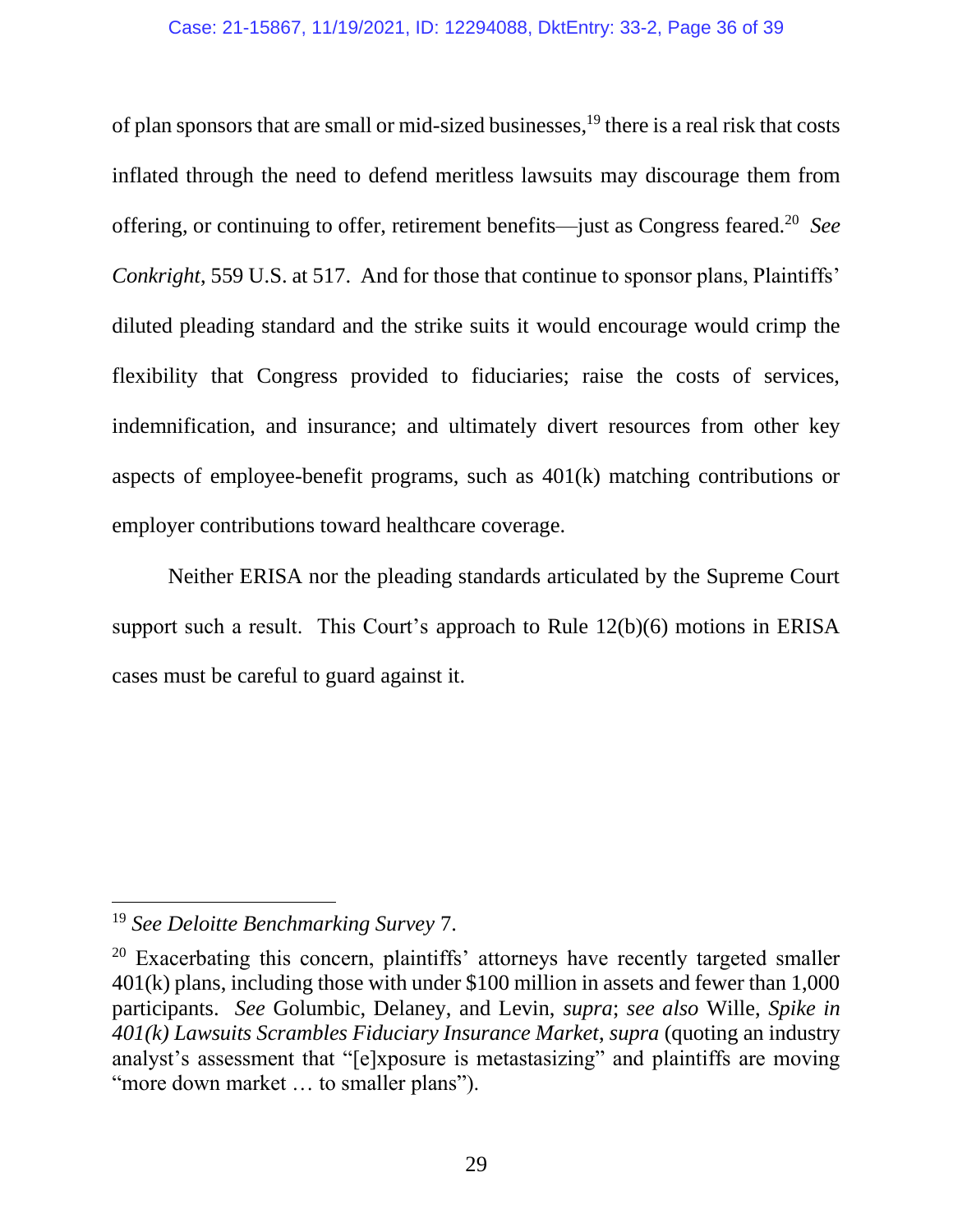Case: 21-15867, 11/19/2021, ID: 12294088, DktEntry: 33-2, Page 37 of 39

## **CONCLUSION**

<span id="page-36-0"></span>This Court should affirm the judgment below.

Respectfully submitted,

*/s/ Jaime A. Santos* 

Paul Lettow Janet Galeria U.S. CHAMBER LITIGATION CENTER 1615 H Street, NW Washington, DC 20062

Jaime A. Santos GOODWIN PROCTER LLP 1900 N Street, NW Washington, DC 20036 (202) 346-4000

James O. Fleckner Alison V. Douglass Jordan Bock GOODWIN PROCTER LLP 100 Northern Avenue Boston, MA 02210 (617) 570-1000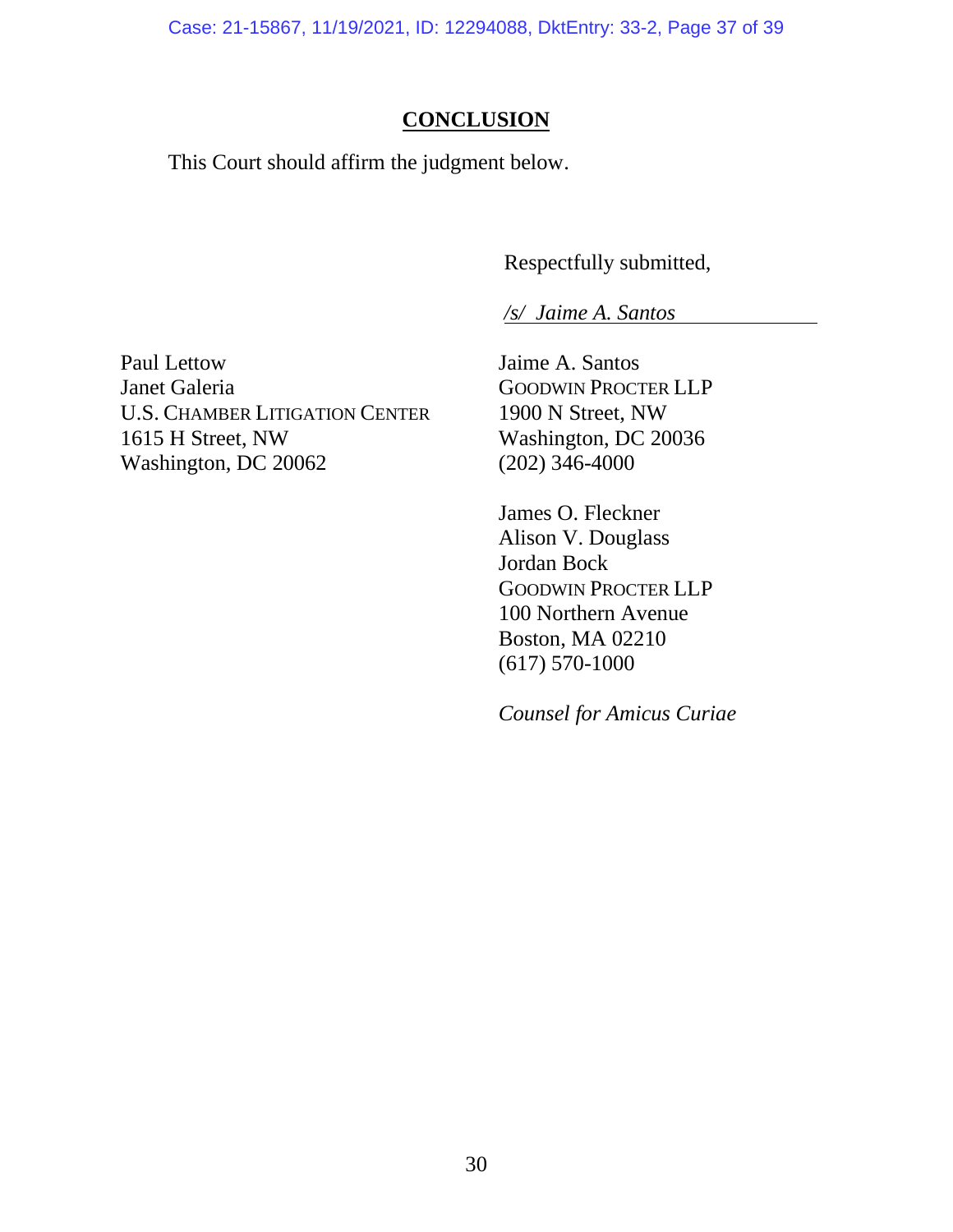## **RULE 32(A) CERTIFICATE OF COMPLIANCE**

This brief complies with the type volume limitations of Federal Rules of Appellate Procedure 32(a)(7)(B) because it contains 6,992 words, excluding the parts exempted by Rule  $32(a)(7)(B)(iii)$ .

This brief complies with the typeface requirements of Federal Rule of Appellate Procedure 32(a)(5) and the type style requirements of Rule 32(a)(6) because it appears in a proportionally spaced typeface using Microsoft Word in 14 point Times New Roman font.

Dated: November 19, 2021 */s/ Jaime A. Santos*

Jaime A. Santos GOODWIN PROCTER LLP 1900 N Street N.W. Washington, D.C. 20036 Telephone: (202) 346-4000 jsantos@goodwinlaw.com